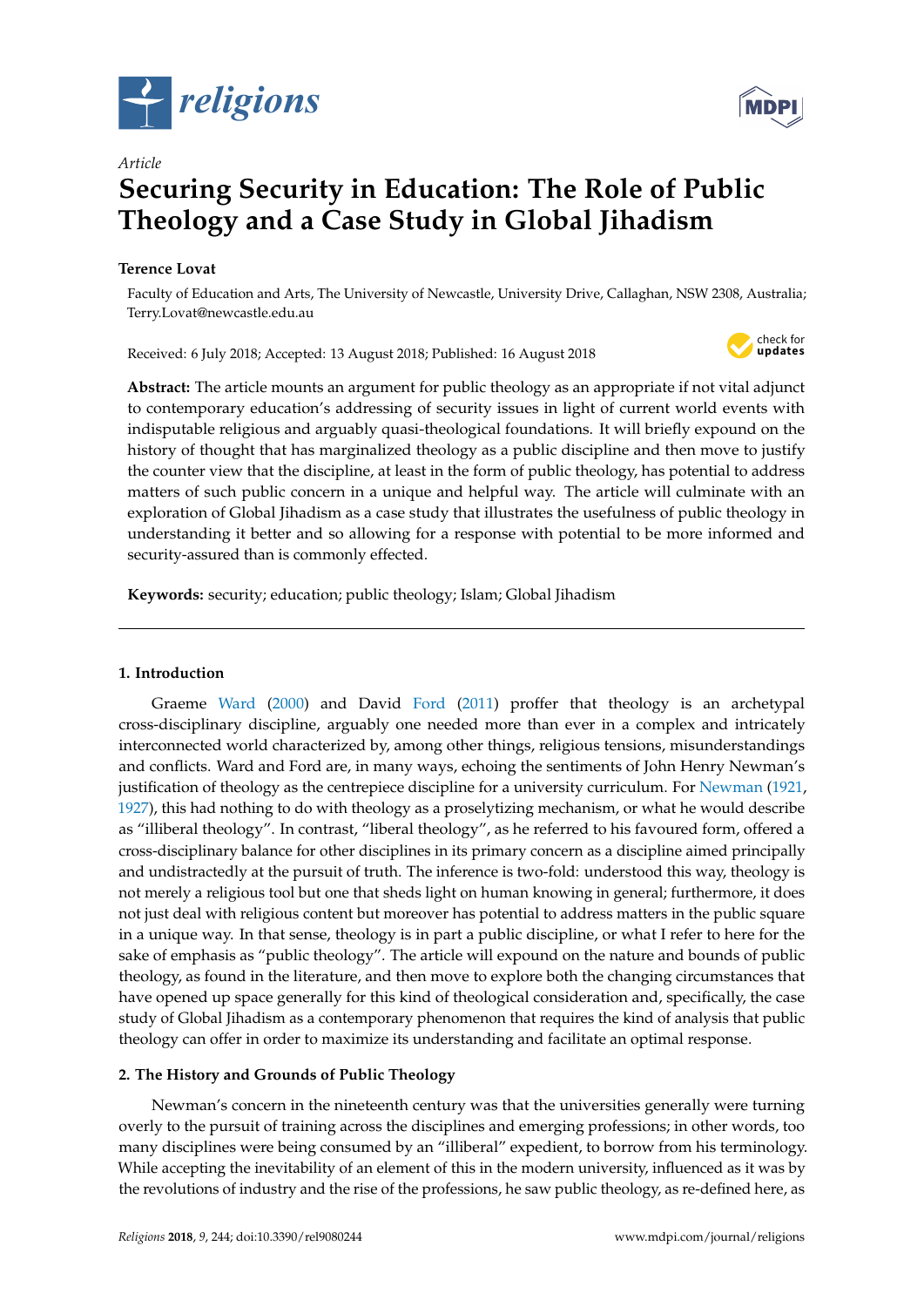the kind of discipline that could serve as something of a bulwark by its insertion into other disciplines and their degree programs so to serve as a balance against any excessive trend towards training imperatives; for [Newman](#page-12-1) [\(1927,](#page-12-1) p. 472), this kind of theology was the supreme liberal discipline that captured best the essence of the university's distinctive purpose as " . . . a place where inquiry is pushed forward, and discoveries verified and perfected."

Newman was a polymath in the way of the ancient Persians and Greeks [\(Ker](#page-11-1) [2009\)](#page-11-1). He was grounded in the philosophies and theologies from their world through to his own contemporary one and all points in between, being as familiar with Origen, Clement and the ancient Persians and medieval Arabs as he was with Newton, Bacon and Locke [\(Newman](#page-12-2) [1979\)](#page-12-2). Above all, and in many ways guiding his every scholarly step, however, was [Aquinas](#page-10-1) [\(1948\)](#page-10-1) of whom he said " . . . (he) *evinces the most masterly command over the whole subject of theology*." [\(Newman](#page-12-3) [2013,](#page-12-3) Preface) What Newman found in Aquinas was the integral link between knowing and doing, between the mystical and the practical. In other words, Aquinas's theology was for worldly exploration, rather than being merely about religious content, in the narrowest sense. It was a theology that possessed what [Habermas](#page-10-2) [\(1972\)](#page-10-2) would describe as *praxis* focus; its end was in practical action for good, for making things better, including, for Aquinas and Newman, in our understanding of God and to what action God is calling us.

Newman treated Aquinas as the virtual Renaissance scholar well before his time, one that Newman himself characterized so well. Aquinas had, rarely for a Christian scholar of his day, learned much from medieval Islamic scholarship, including from the intellectual giant, [Al-Farabi](#page-9-0) [\(1968\)](#page-9-0), for whom God was not the distant reality often assumed in the three Abrahamic faiths but a transcendent reality that was nonetheless necessarily involved in the real world, both natural and social. Similarly, Aquinas learned from [Al-Ghazali](#page-9-1) [\(1999\)](#page-9-1), the spiritual giant and partial architect of Sufism, whose emphasis was on Islam's theology being essentially a natural one, not requiring an institutional mediator, and its piety a practical one, spelled out perfectly in Islam in the Five Pillars of Faith. Both Farabi and Ghazali played a part in re-directing Aquinas's thinking towards his signature theology, one that blended holiness and practical action in the world as one. In turn, these ideas influenced Newman in his theological posturing, one that in so many ways has provided public theology with its grounding in the wider theological tradition and that, furthermore, has been utilized specifically in informing contemporary scholars in public theology.

Brock [Bingaman](#page-10-3) [\(2015\)](#page-10-3), for instance, makes connections between Newman and Jurgen [Moltmann'](#page-11-2)s [\(2016\)](#page-11-2) public theology when he sees in Newman 'a recovery of the ancient sense that beliefs . . . can be measured in a practical sense by the shaping effect they have on the lives and consciousness of a believing community and its members.' Hence, public theology's main concern is with applying theological analysis and method, or what [Habermas](#page-10-2) [\(1972\)](#page-10-2) would describe as a 'way of knowing', to the realities of the world, to matters in the public square and facilitate an optimal response to their practical challenges. In similar fashion, Max [Stackhouse](#page-12-4) [\(2004\)](#page-12-4) describes public theology as one that insists:

. . . that theology, in dialogue with other fields of thought, carries indispensable resources for forming, ethically ordering and morally guiding the institutions of religion and civil society as well as the  $\ldots$  persons in these various spheres of life. (p. 275)

Public theology is therefore shorthand for "theology in the public square". While profoundly informed by scripture and tradition, it can be contrasted with purely academic theology in proffering that theology is ultimately about achieving certain practical ends, including understanding and action [\(Paeth](#page-12-5) [2005;](#page-12-5) [Graham](#page-10-4) [2013\)](#page-10-4). It also stands against the notion that theology is mainly concerned with internal religious doctrines and institutional justifications but is, rather, essentially directed to the world, its good order, harmony and wellbeing [\(Moltmann](#page-11-2) [2016\)](#page-11-2). It has decided synergy with Newman's notion on liberal theology as a lynchpin discipline in the public curriculum.

Public theology also has synergy with [Aquinas](#page-10-1) [\(1948\)](#page-10-1) and his Muslim mentors, for whom there was no knowing of God to be had without knowing the world that God had created. His theological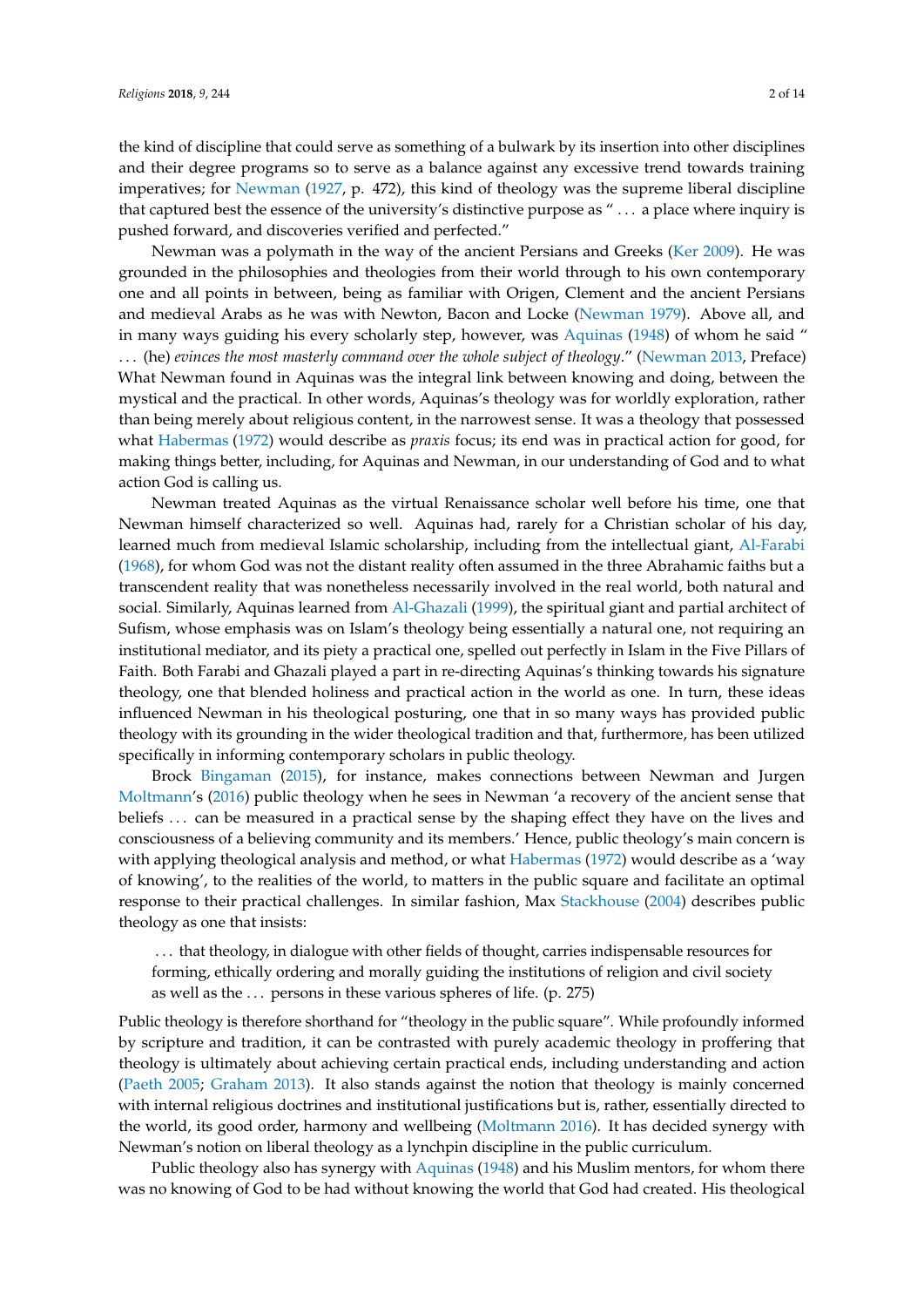efforts were directed towards gaining optimal understanding of the natural and social order in order to know the God who lay behind them. This led him to apply his theological lens to the Cosmos as known at the time, to earthly creation in all its life forms and to the social world in all its differences, religious and otherwise. In this sense, Aquinas is an archetypal public theologian, deeply grounded in scripture and tradition but constantly directing his inspiration and insights to the world in its vastness, complexity and mystery.

Public theology stands effectively as a critique of both secular and institutional religious dispositions in scholarship of the past century or so. The secular disposition has tended to marginalize theology as an anachronistic and inauthentic discipline owing to its alleged monopoly by institutional religion and hence its gravity towards closing rather than opening minds. This disposition typically has contrasted theology as a closed discipline with the sciences as open and probing ones, disciplines that are freed from authoritarianism and disposed only to open exploration. Furthermore, science as a provider of certainty is contrasted with theology as a purveyor of mythology; science is founded on the sure knowledge that emanates from empirical methodology, while theology's content fails every empirical test. Meanwhile, in this contest of ideas, the institutional religious disposition has tended to draw theology into its own internal domain, rendering it as little more than a tool for intra and inter-institutional polemics, so in a sense confirming further the secular notion that theology has little to offer to the modern learner.

Against both the secular and institutional religious dispositions described above, public theology represents a modern-day attempt to recover the ancient tradition of theology as a vigorous participant among the disciplines of knowledge, offering a distinctive way of understanding the world in its natural and social order and as a powerful motivator of human action directed to harmony and wellbeing in this worldly order. From a public theology perspective, we might well say "theology is not for the church; theology is for the world." We might well add "public theology is for good and holistic education".

So we come to a time that, on the one hand, sees the sciences setting renewed limits on their own self-understanding and so opening up space for a revisionist look at the place of theology while, on the other hand, there are dire challenges in the public square, including ones pertaining to security, that seem to call for the kind of appraisal that public theology might be in a position to offer. Taking each of these in turn below.

## **3. A New Space for Theology?**

Far from the apparently assured stability of the "laws" that governed the sciences with which Newman had to contend, scientists now speak freely of the chaotic state of many earlier scientific assumptions [\(Khalatnikov and Kamenshchik](#page-11-3) [2004\)](#page-11-3). Against earlier notions about the assured empirical measurability of the universe, astrophysics now routinely refers to the near impossibility of measuring a world expanding rapidly into what might conceivably be infinity [\(Schmidt](#page-12-6) [2004;](#page-12-6) [Bhathal](#page-10-5) [2012;](#page-10-5) [Templeton](#page-12-7) [2016\)](#page-12-7). It is not uncommon, especially among contemporary cosmologists, to find a far greater tolerance of the interface between scientific and religious understandings, including those pertaining to Indigenous beliefs, and indeed how the latter often prepared the way for the former in science's formative stages [\(Cox](#page-10-6) [2014;](#page-10-6) [Lovat](#page-11-4) [2018\)](#page-11-4). [Schrijver and Schrijver](#page-12-8) [\(2015\)](#page-12-8) outline the latest findings about the human body's connections to the life cycles of the earth, planets and stars, an understanding much closer to Indigenous beliefs than those that have obtained for much of the past century or so. Similarly, newfound knowledge about the DNA that humans have in common with all living things, including plant life [\(Williams](#page-12-9) [2015\)](#page-12-9), confirms many of the beliefs of the ancients, over and against much of the human supremacism thesis that has accompanied an element of evolutionary science since the discoveries of Darwin.

Other scientists, including neuropsychologists, freely employ the language of "spiritual intelligence" [\(Beauregard and O'Leary](#page-10-7) [2007;](#page-10-7) [Beauregard and Paquette](#page-10-8) [2008;](#page-10-8) [Emmons](#page-10-9) [2000,](#page-10-9) [2003;](#page-10-10) [Sternberg](#page-12-10) [2004;](#page-12-10) [Zohar and Marshall](#page-13-0) [2001\)](#page-13-0), "moral intelligence" [\(Bulkeley](#page-10-11) [2005\)](#page-10-11) and even "mystical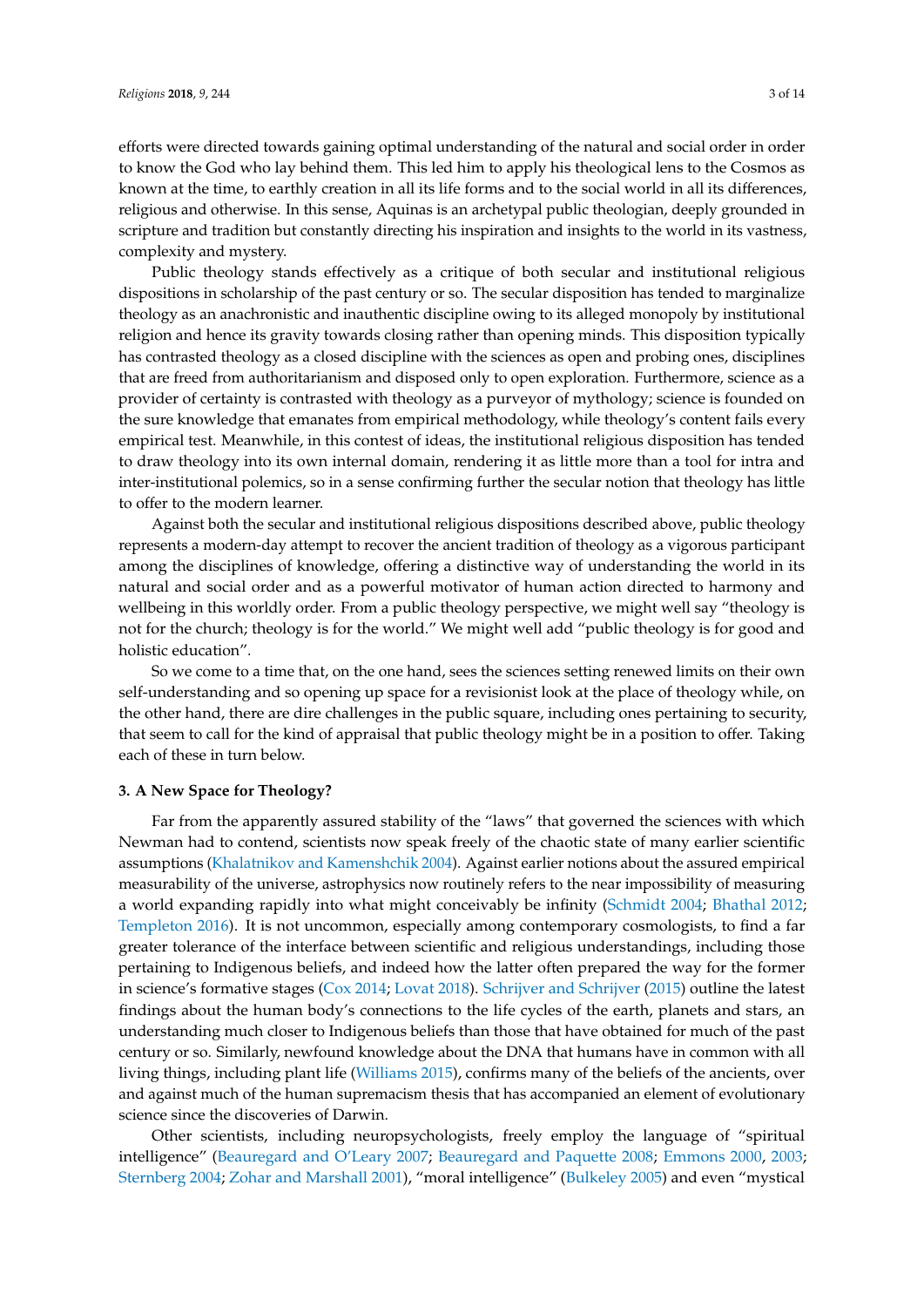consciousness" [\(Mayer](#page-11-5) [2000\)](#page-11-5) in referring to renewed insights into the workings of the brain. At the same time, philosophers addressing modern scientific insights show renewed interest in concepts to be found in the natural theology of Aquinas, not for its God-believing assumptions but for its method that is proffered by some to be potentially more consistent with and useful to the needs of modern science than the methods even of Newton or Descartes [\(Oliver](#page-12-11) [2005\)](#page-12-11).

Meanwhile, the political philosopher, Giorgio [Agamben](#page-9-2) [\(2011;](#page-9-2) [Dickinson](#page-10-12) [2011\)](#page-10-12), labels European civilization as a theological economy underpinned by a theology of governance, suggesting that Europe's ongoing challenge is that it has lost the language and literacy to understand its own theological foundations. In similar fashion, the neo-Marxist social theorist, [Habermas](#page-10-13) [\(2002\)](#page-10-13), has moved in later writings to a more accommodating appreciation of the role that religion and theology can play as distinctive ways of knowing [\(Adams](#page-9-3) [2006\)](#page-9-3). He is careful to distinguish between these as academic pursuits and anything that churches or formal religious bodies might like to claim as their own. At the base of Habermas's work, lies not a concern about the content of theology but an abiding interest in it as a potential way of knowing. In the end, his focus on theology is that it might well offer distinctive insights and understanding about ourselves and our world that we might not come to through other disciplines. As a practical example of the Habermasian thesis, Christopher [Andrew](#page-10-14) [\(2017\)](#page-10-14), official historian to MI5, suggests that many of the mistakes that Western security and intelligence have made in the Middle East are owing to a lack of theologically-informed intelligence, especially about Islam. The inference is that we missed the Arab Spring, the birth of ISIS and the Gulf Crisis, as instances, and then engaged in uninformed and miscalculated strategies in dealing with them, partly because we did not understand the theological matrices and fractures of Islam and how these play out both in relations between different sects of Islam and between Islam and the rest of the world. This brings us to the second consideration.

#### **4. Global Security Challenges**

Professor Andrew's concern addresses directly the relevance of a certain kind of theological insight in dealing with global and local security issues, one more germane to education and its priorities than to security agencies as such. While there is a myriad of security issues deserving of attention, [Andrew'](#page-10-14)s [\(2017\)](#page-10-14) postulations are especially pertinent to contemporary concerns around Global Jihadism, Islamist-related Terrorism generally, including Muslim Youth Radicalization, and the ways we understand and deal with these challenges as a society. Hence, to the societal debates around these issues.

At one end, let's call it the "alt-right", we find extremism confronting extremism, a largely poorly informed and/or fearfully inspired tendency to blame all of Islam and all Muslims whenever there is a perpetration of terrorism and that the only solution is for the country that has been terrorized to "ban", "send home" and/or somehow suppress the entire tradition and all its followers. Western countries have been beset by this form of extremism, especially since 9/11, and it has become a ready and often effective theme for populist media and politicians, gaining significant traction in the wider community [\(Murphy et al.](#page-11-6) [2015\)](#page-11-6). Arguably, this points in part to poor education about Islam and, if so, to an educational issue that could fairly easily be addressed with enhanced prioritizing of courses in religion and theology, especially public theology as defined herein, at school and post-school formal levels and through media and community-based, informal education.

At the other end, let's call it the "alt-left", we find a more nuanced but perhaps equally uninformed response that takes the form of denying that Jihadism, terrorism and Muslim radicalization have anything to do with Islam, indeed with religion at all [\(Zanetti](#page-13-1) [2014;](#page-13-1) [Hayward](#page-10-15) [2015\)](#page-10-15). No doubt, much of this "political correctness" is well-intentioned, wishing to spare the major portion of the Muslim population from blame and vilification from the likes of the "alt-right", as described above. Nonetheless, one suspects there might well be another, perhaps more subtle but equally blinding informational and educational issue at play. In this case, it may well be germane to the discussion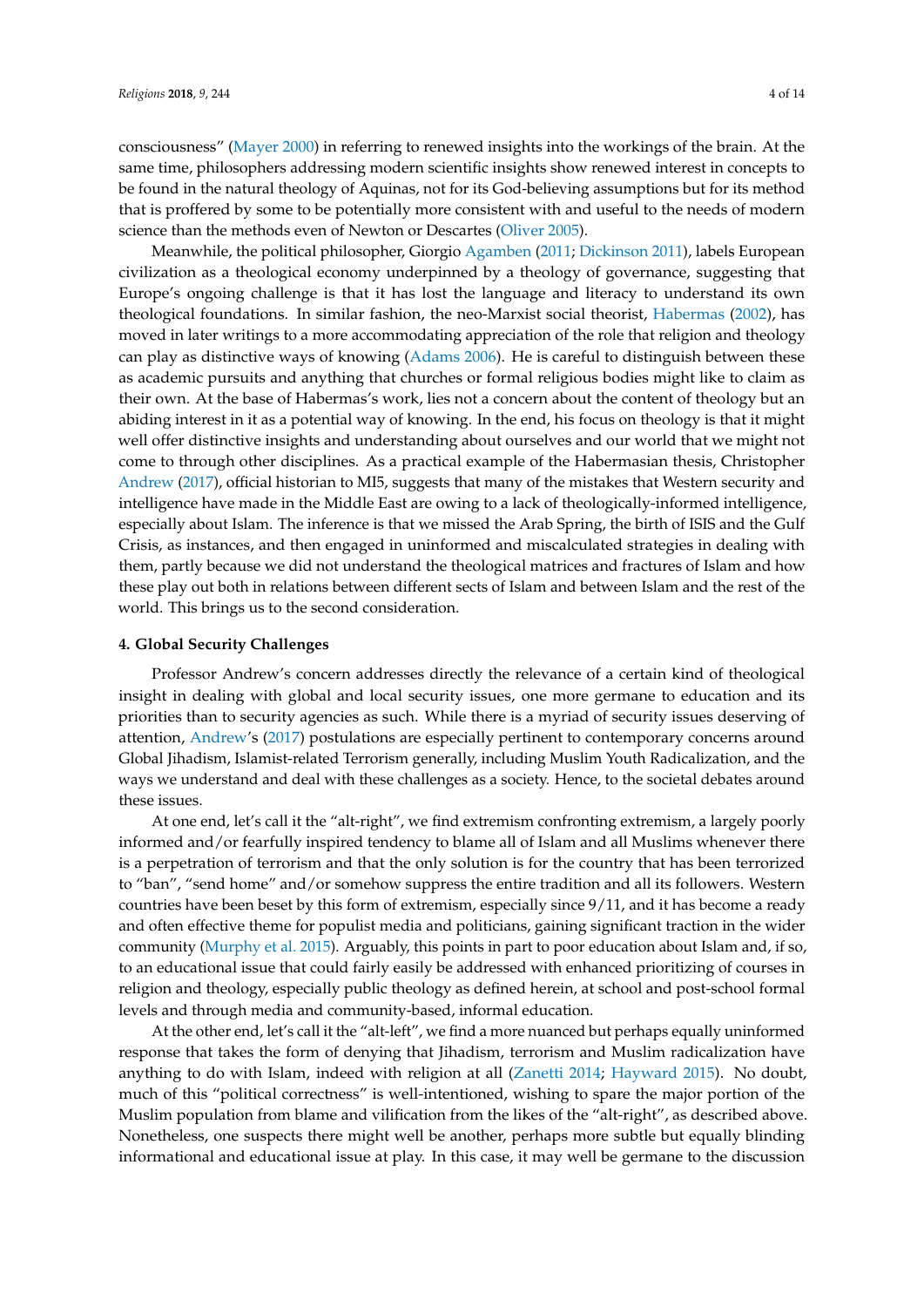above about the dominance of a certain kind of scientific/social scientific set of assumptions and the concomitant de-prioritizing of religion and theology that ensued.

In a word, especially among the intellectual classes, there is a dominant belief that religion is at best a private matter, and theology of any kind therefore of no relevance to matters in the public square. Generations have been trained to consider medical, psychological, sociological and other scientific and social scientific factors and motivators for human action but not religious ones, except where they might intersect with these more "credible factors", such as in the case of religious paranoia or the like. Therefore, that an otherwise normal young man or woman could be motivated by religious beliefs and/or certain forms of scriptural theology to engage in acts of terrorism is an unfamiliar and somewhat mystifying notion, a phenomenon for which their education has simply not prepared them. Religion is the phenomenon they have been trained to believe to be at best a private matter, not a serious issue for public consideration, conversation, debate or indeed motivation of human action in and of itself. As such, it would be not only politically incorrect to "blame" Islam for the aberrations of the likes of the Islamic State in Syria (ISIS) but, moreover, the very idea that religion, indeed Islamic theology, is in fact part of what needs to be understood if such aberrations are ever to be managed would run counter to all the assumptions of their education and training [\(Rane et al.](#page-12-12) [2010;](#page-12-12) [Nawaz](#page-11-7) [2016a\)](#page-11-7). [Nawaz](#page-11-8) [\(2016b\)](#page-11-8) is adamant that the notion that Global Jihadism has "nothing to do with Islam" effectively betrays the majority of Muslims: 'If Islamism has "nothing to do with Islam", there is nothing to discuss within Islamic communities. In this way, we surrender the debate to extremists, who meanwhile discuss Islam with impunity.'

Contrary to the view that Jihadism has nothing to do with Islam, Abu al-Baghdadi's infamous speech at the mosque in Mosul in 2014, the veritable launch of the ISIS scourge by this self-styled Caliph of Islamic State, offers a case study that illustrates how deeply embedded in such discourse is Islamic theology. To the allied security forces, the speech was a mystery, though not to Iranian security that seemed to possess the theologically-informed intelligence that the West lacked [\(Esfandiary and Tabatabai](#page-10-16) [2015\)](#page-10-16). The ISIS fighters had previously been considered part of the coalition fighting to overthrow President Bashar al-Assad of Syria, a venture wholly supported by Western allied forces; in that sense, these fighters had been considered to be "on our side". So why they were turning on many of the fellow Muslims who had also been fighting against Assad, as well as denouncing and attacking the Western forces that had been assisting them, had Western analysts mystified. Furthermore, the text of Baghdadi's sermon was hard to unravel, with some denouncing it as "gibberish" and others even questioning whether it was truly Baghdadi, granted he was a scholarly man [\(JTTM](#page-11-9) [2016\)](#page-11-9). Eventually, it became clear that Baghdadi was drawing on a deep historical theological tradition in Islam inspired especially by the Abbasid caliphate that had sparked an 8th century revolution in Islam, directed heavily against Shi'ism and other allegedly "infidel" forms of Islam [\(Al-Tabari](#page-10-17) [1985;](#page-10-17) [Kennedy](#page-11-10) [2004;](#page-11-10) [Mishra](#page-11-11) [2016\)](#page-11-11). Furthermore, it was claimed that Baghdadi's own inspirational figure was Abu as-Saffah, the first Abbasid Caliph, otherwise known as "the Butcher" for the blood spilled in the Abbasid establishment, much of it Shi'ite blood [\(Mousawi](#page-11-12) [1995\)](#page-11-12), making it understandable that Iran, as a predominantly Shi'ite state, would be alert to the nature of the speech and the theologically-inspired ideology sitting behind it. According to legend, as-Saffah had given a speech in the same Mosul mosque in launching the Abbasid Caliphate, although the site was more likely to have been Kufa [\(Kennedy](#page-11-10) [2004\)](#page-11-10).

Against this background, Baghdadi's Mosul sermon was replete with historical theological significance and only able to be analysed successfully through the lens of this kind of intelligence, amply demonstrating the wisdom of [Andrew'](#page-10-14)s [\(2017\)](#page-10-14) reference to such intelligence above. Furthermore, Baghdadi's recourse to theology was not merely of a general nature but specifically to the core of the Islamic theological tradition through generous reference to the Qur'an. He proffered to be making reference to it, complete with chapter and verse, albeit skewed and misplaced on many occasions, 126 times throughout a roughly 40-minute sermon. For instance, he purported to cite Sura 4, verse 74, when he said: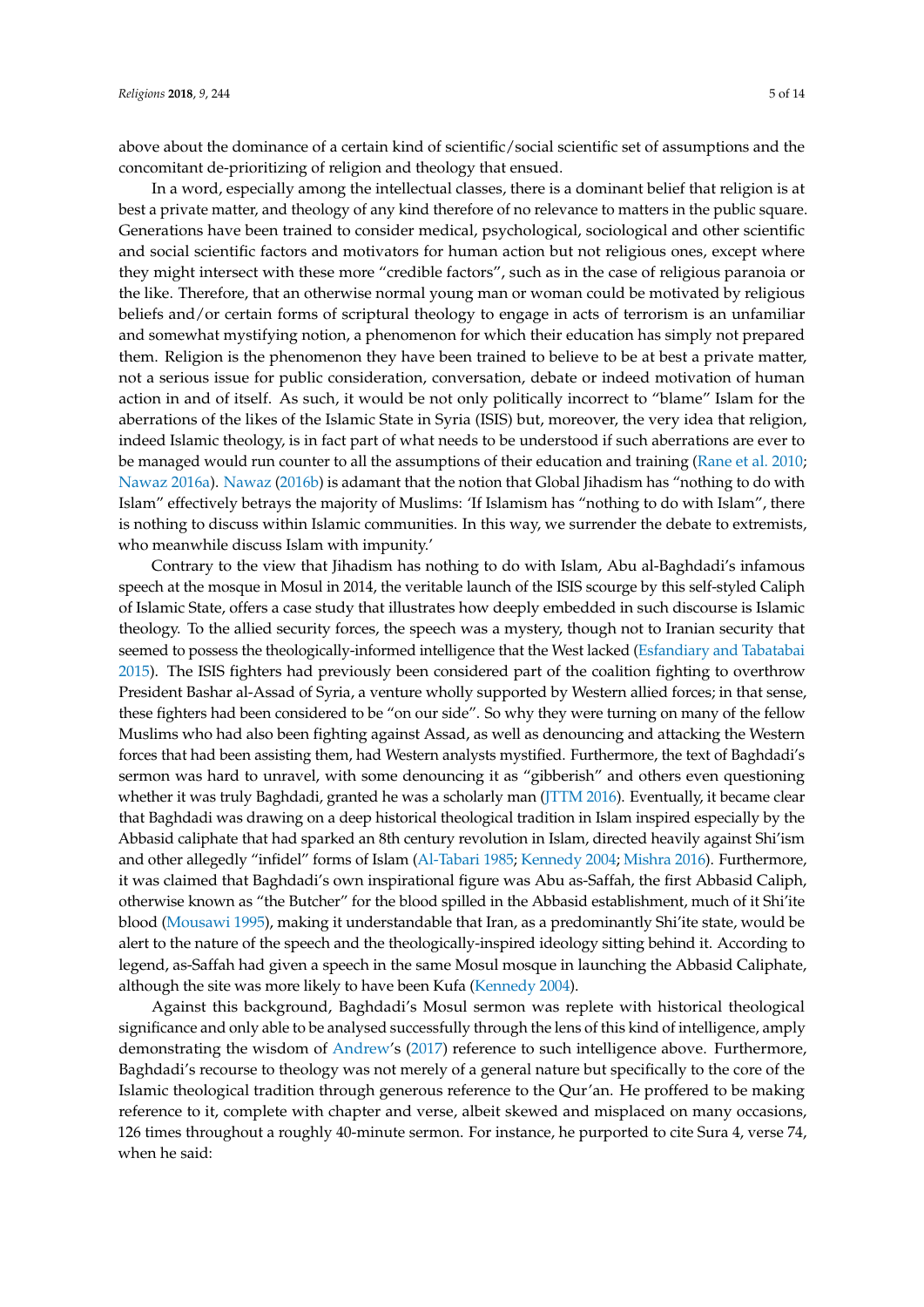We fight in obedience to Allah and as a means of coming closer to Him. We fight because He—the Glorified—commanded us to fight . . . promising us one of two good ends (death or victory) . . . he who fights in the cause of Allah and is killed or achieves victory—We will bestow upon him a great reward [\(Baghdadi](#page-10-18) [2014\)](#page-10-18).

In fact, a reputable translation of the verse reads as follows: 'Let those who wish to sell the life of this world for the Hereafter fight in the Path of Allah; and who so fights in the Path of Allah and is killed or attains victory, we shall bestow upon him a great reward' [\(Saffazadeh](#page-12-13) [2009,](#page-12-13) pp. 152–53). This is not in fact the call to slaughter innocents that Baghdadi infers; far from it! Understood in its context, it is a call to defend innocents who were themselves being subjugated by the enemies of Islam [\(Ali](#page-9-4) [2002,](#page-9-4) p. 217). Moreover, any call to Jihad has to be understood against the persistent contrasting to be found in the Qur'an between the Path of Allah and the Path of Satan, a contrasting only two verses away (Sura 4:76). It is the Path of Satan to be waging war against innocents, while it is the Path of Allah to be fighting for what is good, including the internal struggle of the faithful Muslim, a veritable fight with oneself in conforming to Allah's ways. The true Jihad is an internal war that renders external conflict as potentially an inherent distraction and threat [\(Lewis](#page-11-13) [1991;](#page-11-13) [Bonner](#page-10-19) [2008;](#page-10-19) [Esposito](#page-10-20) [2014\)](#page-10-20). To engage wilfully in the slaughter of innocents, as Baghdadi's followers did, could only be interpreted by the most informed commentaries as a fundamental rejection of Islam, a veritable turning away from Allah.

Furthermore, in suggesting he is citing Sura 60, verse 2, Baghdadi says:

O Muslims, return to the Book of your Lord . . . in order to learn the reality of this war and this Jewish-Crusader- (Shi'a) coalition led by America and planned by the Jews . . . those who disbelieve and want you to disbelieve. [\(Baghdadi](#page-10-18) [2014](#page-10-18) )

Setting aside the strange coalition imputed between the Shi'a (principally Iran), the Jews (essentially Israel) and America (an imputation again only able to unravelled through reference to the historical theological tradition), Sura 60:2 actually reads as follows: 'If they gain any chance against you, they will treat you with hostility and will stretch out their hands and their tongues against you; and they are eager to turn you to disbelief' [\(Saffazadeh](#page-12-13) [2009,](#page-12-13) p. 1043), which clearly could be referring to any situation and, one can be certain, is not referring to America, yet unknown for at least seven centuries at the time of writing.

In a word, Baghdadi tailored very carefully his sermon to appear as though the message was coming directly from Allah and the Islamic tradition when, in fact, evidence would suggest it was coming from him and his own partisan agenda, one deeply rooted in Islamic theological history, albeit spurred on by contemporary events. Granted Baghdadi is indisputably a scholar, one can be certain he knew exactly what he was doing, including relying, in terms of his audience, on skills of analysis and understanding of the Qur'an and the tradition that were significantly inferior to those that he himself possessed. In this sense, his motives can be interpreted as disingenuous and the entire argument mounted that this kind of Jihadism actually has nothing to do with Islam per se, Islam being rendered merely a pawn in the quest of an angry and dislocated individual and/or cause. Hence, the position of the "alt-left" as proffered above. Nonetheless, I would argue that this misses the point. Baghdadi knew well that the kind of scriptural theology, albeit skewed in many ways, that he spruiked would serve as the prime motivator for the actions he wished to impel. He knew his audience, including its level of theological prowess or lack thereof, and he knew it was the citing of the Qur'an, as the ultimate theological authority, that would stir the will and violent behaviour of its members. Possessing a measure of theologically-informed intelligence, as [Andrew](#page-10-14) [\(2017\)](#page-10-14) suggested, is therefore an essential element in understanding and responding to this kind of Jihadism.

In another example, the Kouachi brothers, the Charlie Hebdo assailants, vowed to die as martyrs [\(Vidon and Stanglin](#page-12-14) [2015\)](#page-12-14). According to reports of those who were being held hostage at the time, they claimed that the whole attack had been an act of "vengeance for the Prophet", they spared one of the hostages who agreed to read the Qur'an and they prayerfully recited the first chapter of the Qur'an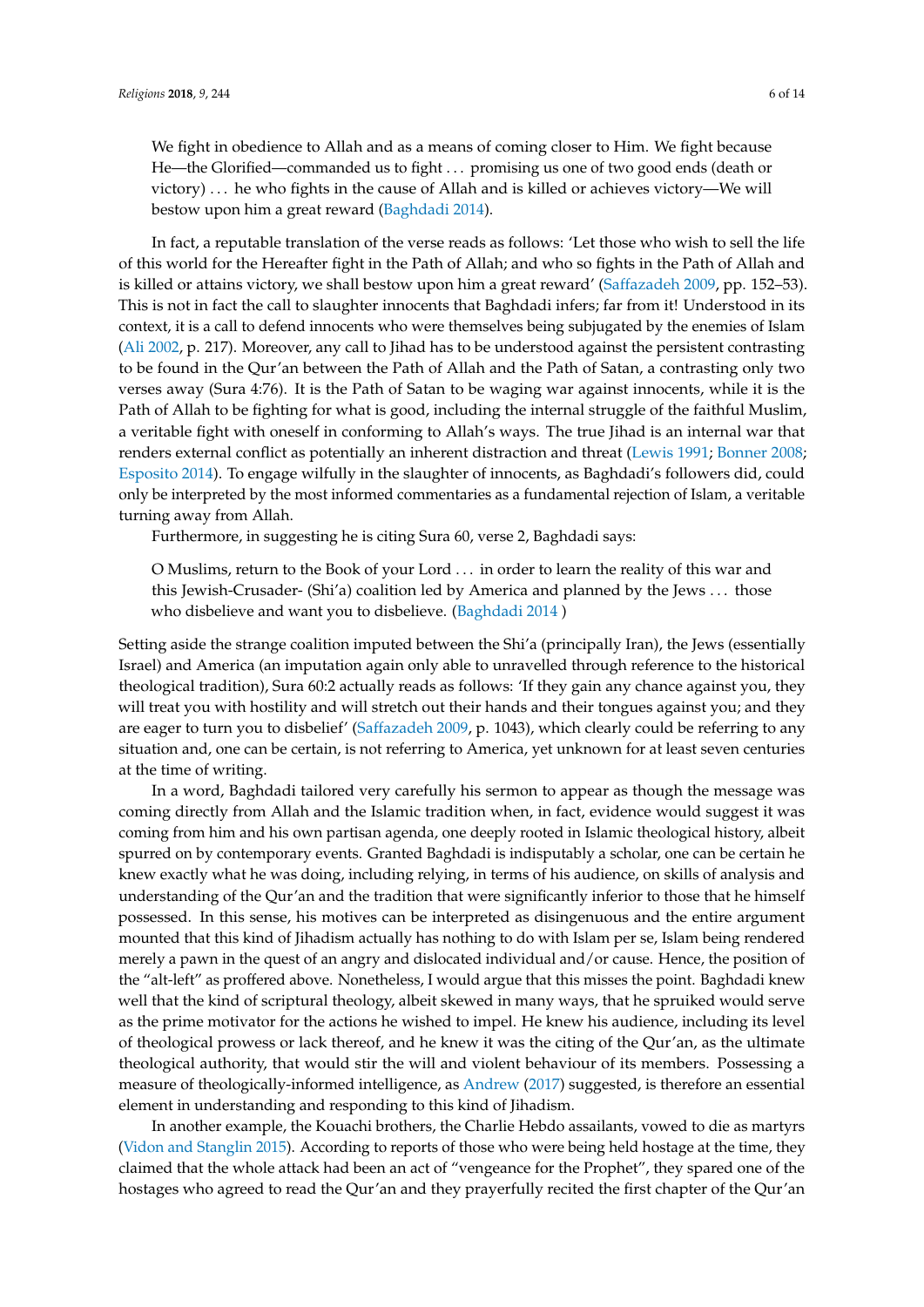before heading out to certain death [\(BBC](#page-10-21) [2015\)](#page-10-21). Thereby, again, it seems undeniable that a version of Islamic theology and faith was playing some part in their actions. Similarly, note the "redaction scandal" when Omar Mateem's 911 call just prior to the 2017 Orlando attack was amended to delete the words 'I pledge allegiance to Abu Bakr al-Baghdadi; may God protect him [in Arabic], on behalf of the Islamic State' [\(Durden](#page-10-22) [2016\)](#page-10-22), this being done apparently to create some perceived distance between the act and its Islamist motivation.

In yet another example, Farhad Jabar, a 15-year-old boy responsible for killing a police employee in Sydney in October, 2015, and subsequently killed in turn by the police, was found to have been radicalized, along with his sister Shadi who had escaped the day before to become an ISIS bride in Syria [\(Ralston et al.](#page-12-15) [2015\)](#page-12-15). Later investigations revealed the influence of Jihadist recruiters, both face-to-face and via social media. Among the former was Talal Alemeddine, subsequently jailed for supplying the gun to Jabar [\(AAP](#page-9-5) [2018\)](#page-9-5). Figures implicated in social media recruitment, directly or indirectly, included renowned Jihadists, Mohammad Al-Barayei, Abu Khaled al-Cambodi and Abu al-Suri, the ISIS "social media star", whose multiple social media recruitment discourses include the following:

We Muslims are God's chosen people who are meant to rule the earth but ... if things continue as they are, the Ummah's religious and cultural identities—and possibly its very being—are under the threat of extinction. This is because the Crusader-American-Zionist-West wants to occupy and subjugate us and our apostate Arab and Islamic governments are their accomplices. The Ummah must wake up and join the Jihadist vanguard elite to defend itself and reclaim its God-given right to rule the earth. Let no-one say 'there is nothing we can do about it, we can only accept our fate'; the prophecies have destined us for greatness. [\(Zackie](#page-12-16) [2013,](#page-12-16) p. 15)

Similar connections are to be found in the case of Tamim Khaja, an 18 year old arrested in May, 2016, for plotting terror attacks around Sydney [\(Olding](#page-12-17) [2016\)](#page-12-17). Khaja had attended a good high school in an affluent part of Sydney, with a background that did not fit many of the normal assumptions made about the motives behind radicalization of this kind. Nonetheless, there were early signs of radicalized potential, so he was placed into one of the Australian Government sponsored "de-radicalization programs" during the later years of high school. The de-radicalization venture resides within a broader "Countering Violent Extremism" initiative as part of a "Living Safe Together Grants Programme" [\(Australian Government](#page-10-23) [2013\)](#page-10-23). Its viability and effectiveness are questioned in both academic circles and the popular press [\(Le Grand](#page-11-14) [2015;](#page-11-14) [Akbarzadeh](#page-9-6) [2013;](#page-9-6) [Lovat](#page-11-15) [2017\)](#page-11-15). The main focus is on identifying "youth at risk" in order to intervene with a program built principally around counselling. Personnel include mainly psychologists, social workers and general school counsellors, with religious leaders occasionally drawn in.

[Akbarzadeh](#page-9-6) [\(2013\)](#page-9-6), for one, has been critical of the program because the assumptions around motivation tend to be limited to those that might apply more generally to youth disaffection and alienation. His argument is relevant to the point being made in this article that, in general terms, the issue is not seen as a religious one, least of all one that might draw on theologically-informed intelligence, even when postings and discourse generally would seem to be patently religiously-inspired, such as seen in the al-Suri discourse above. It is generally considered better that intervention be non-disruptive to classroom learning, so prohibiting any attempt to deal with the issue through religious education. The pattern is for the targeted youth to be withdrawn from the normal classroom curriculum in order to receive one-on-one counselling and/or occasional religious instruction, in the latter case from someone like a "trusted" Imam. While trusted by the authorities, the Imam might well not be trusted by the youth; he might even represent a disposition in Islam that is in the youth's sights, so in a sense exacerbating the problem. In a word, theologically-informed intelligence seems more often than not to be absent in the assumptions behind and effecting of the program. Some Muslim communities have become so disenchanted with the Government program that they have taken to running their own informal and unfunded initiatives in an attempt to address the problem more formidably [\(Dingle](#page-10-24) [2015\)](#page-10-24).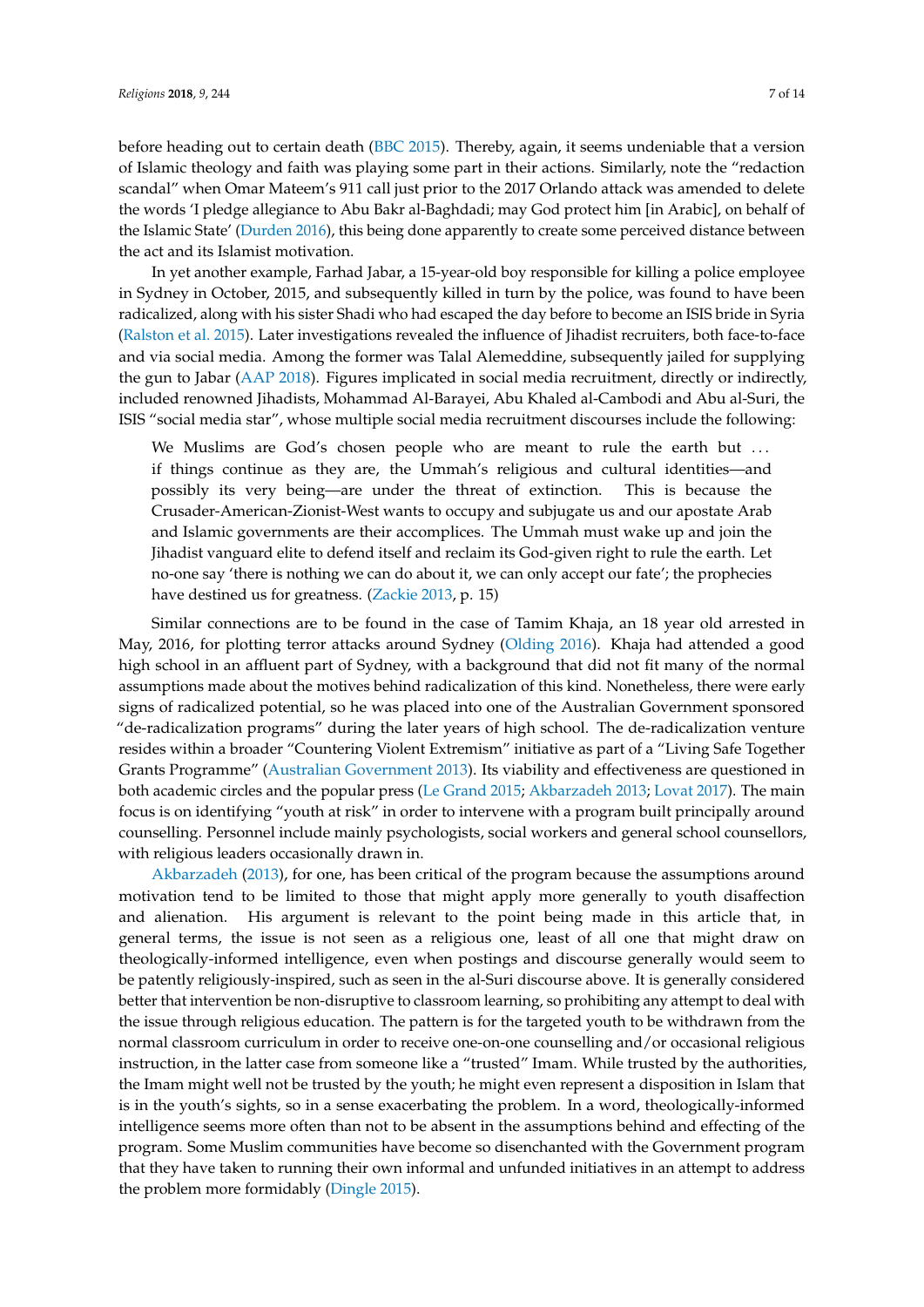At Khaja's trial in 2017, Justice Des Fagan presided. In spite of undergoing an apparently successful de-radicalization process at school, Khaja had nonetheless tried to leave the country soon afterwards in order to join the fight with ISIS in Syria. He was stopped and had his passport confiscated. It was then that he turned to his deadly local plan. After many months and mounting evidence, he finally pleaded guilty. In summing up the case for the defence, Khaja's counsel pleaded that his sentence should be lightened, granted that he had admitted guilt and, furthermore, had agreed to undertake a further de-radicalization program. Fagan pointed out strenuously that he had already been through such a program and that it had clearly achieved nothing, suggesting it was doubtful that another one would achieve any more. He put it to the counsel and others present that Khaja was driven principally by "religious zeal", rather than by the motivators normally assumed to underpin radicalization. What to do about that was the pressing issue for all involved [\(AAP](#page-9-7) [2017\)](#page-9-7). Again, the incident is effectively another dimension of the issue identified by [Andrew](#page-10-14) [\(2017\)](#page-10-14), namely one that concerns, at least in part, theologically-informed intelligence and its bearing on security.

Lisa [Worthington'](#page-12-18)s [\(2016\)](#page-12-18) work around the discursive space offered by the internet for Muslims of all persuasions to create a "re-imagined Ummah" and Remy [Low'](#page-11-16)s [\(2016\)](#page-11-16) notion of ISIS pedagogy's aims towards "making up the Ummah" are relevant to the argument being made here. In the cases represented by the Baghdadi and Suri discourses above, ones that have been instrumental in fuelling Jihadist violence at global levels in recent times, the imaginary Ummah they create is a malevolent one bent on destruction of anything that stands in the way of establishing the "Islamic State". This so-called promised Caliphate is an imaginary construct built entirely around a theologically interpreted "history" [\(Lovat and Moghadam](#page-11-17) [2017\)](#page-11-17). Without understanding the theology sitting behind it, one is blinded in attempting to deal with these issues, including in being able to identify the misconstructions and alleged dupe of imagination that underpins much of the Jihadist strategy.

Admittedly, Jihadist discourse of this kind might appeal to young Muslims who are struggling with psychological and socially-related issues but, as suggested by the cases noted above, it has a wider appeal to many who would seem not to be victims of such circumstances and, instead, to simply be religiously motivated. This, it seems, was Justice Fagan's point, a phenomenon that [Andrew](#page-10-14) [\(2017\)](#page-10-14) suggests bespeaks a certain blind spot in the conceptual apparatus of our intelligence infrastructure, and which, also as he suggests, could be addressed through theological insights. Here is another more sophisticated and comprehensive role for public theology of the type outlined above, in this case one that would extend beyond the normal bounds of formal and informal education to be included more generally in the training of intelligence and security personnel, and specifically in preparing personnel to deal with the de-radicalization process.

#### **5. Public Theology in Islamic Space**

Gibril [Haddad](#page-10-25) [\(2012\)](#page-10-25), Jonathan [Brown](#page-10-26) [\(2014\)](#page-10-26), Mohammad [Al-Yaqoubi](#page-10-27) [\(2015\)](#page-10-27), Shabbir [Akhtar](#page-9-8) [\(2018\)](#page-9-8) and Ed [Husain](#page-10-28) [\(2018\)](#page-10-28) represent a small sample of the many scholars whose work is aimed, at least in part, at greater understanding of Islam midst a time when Global Jihadism is becoming its most recognizable face. While different in themselves, written from the inside and outside, as it were, they have in common a deep appreciation of Islamic theology and history. Haddad's work encompasses digging deeply into the theological tradition to see how, even from earliest times, misconstructions, mistranslations and unhelpful re-imagining of the sources was common (cf. [Al-Qari](#page-9-9) [2013\)](#page-9-9). In similar fashion, Brown's work has focussed in part on exploring forgeries and assorted interpretations that occurred in the establishment period of Islam and how they continue to play out today. Meanwhile, Yaqoubi, who comes from a long line of Muslim scholars, has been particularly active in opposing and exposing the theological fallacies in prominent Jihadists, including especially Baghdadi. Akhtar employs a critical exploration of core Christian sources, principally St Paul's Letter to the Galatians, as a way of illustrating the potential points of connection between his and the Christian faith, pointing out well along the way the inherent iniquities in the perspectives of the violence-prone Jihadists that have been a presence in Islam from its earliest days. In its own way, it is a work of public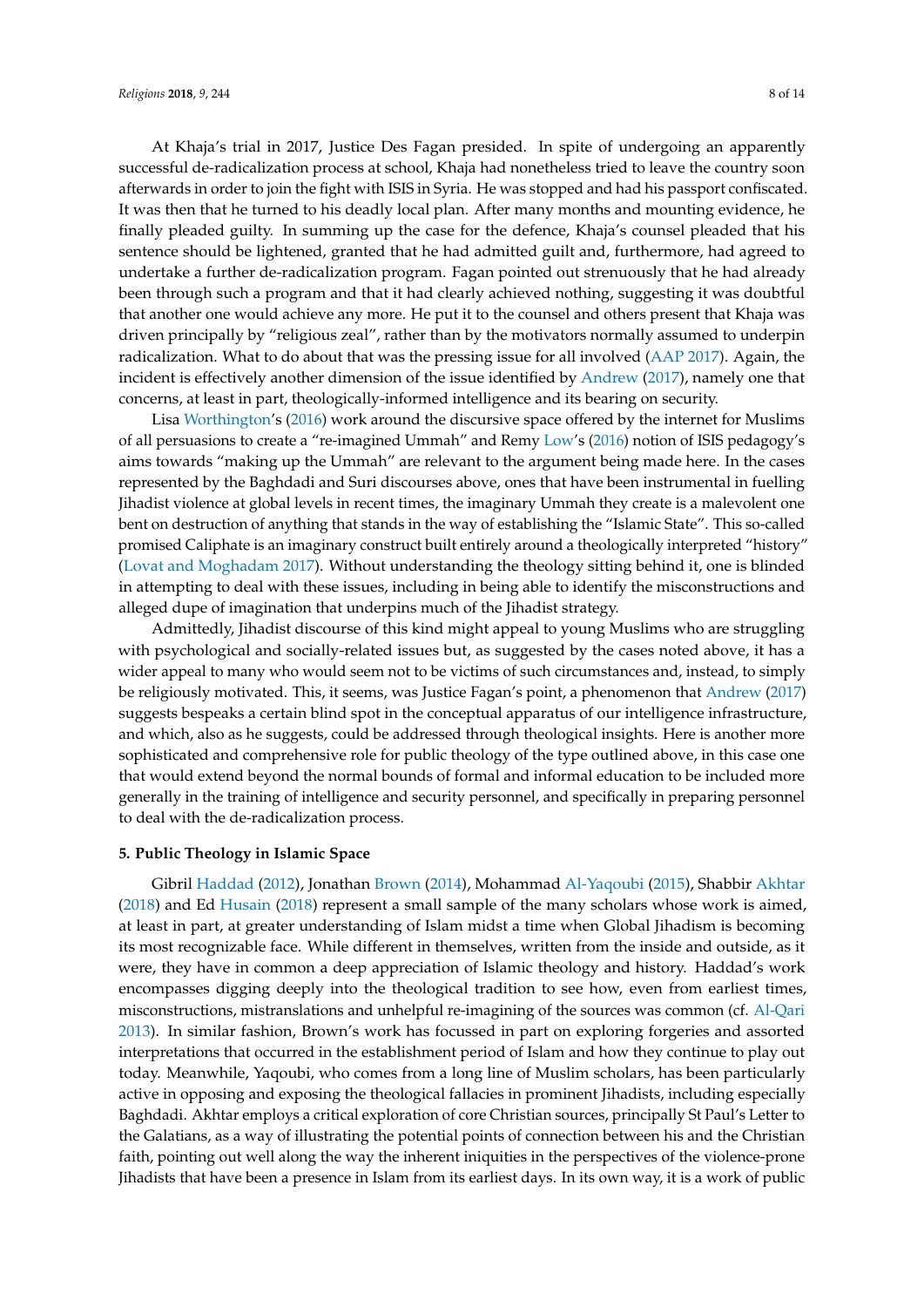theology, albeit one deeply rooted in the inspirational scriptures. Meanwhile Husain's work offers a painstaking analysis of Islamic theology, past and present, and how it is playing out both benevolently and malevolently in the current era. Works from scholars such as these can only serve to confirm what "theologically-informed intelligence" might look like and how remarkably short-sighted are attempts to deal with Jihadism in the absence of this form of public theology.

An especially important Muslim scholar who has brought a rigorous form of public theology to bear in exposing the aberrations of the Jihadists is Mohamed [Talbi](#page-12-19) [\(1967,](#page-12-19) [1995,](#page-12-20) [2002,](#page-12-21) [2011,](#page-12-22) [2015;](#page-12-23) [Talbi and Jarczyk](#page-12-24) [2002\)](#page-12-24), who died in 2017 at the age of 95. Talbi specialized in Qur'anic interpretation and critical scriptural scholarship around other inspirational sources of Islam to show how unfounded and skewed are the claims of the Jihadists, especially when they construct their "re-imagined", violence-prone Ummah as representing a return to Islam's origins. The importance of Talbi's scholarship is especially in the fact that he draws on the same sources and alleged theologies as employed by the Jihadists but uses them to proffer a position that is fundamentally opposed to their own. In direct contrast with the Jihadist disposition towards exclusivism and violence towards any who oppose their discourse, [Talbi](#page-12-20) [\(1995\)](#page-12-20) projects his own view of Islam as, when properly understood, an ideal contender for leadership in inclusive interfaith dialogue:

... we can think of the whole of mankind as a brotherly 'community of communities'—or God's Family as the Hadith states—in which everyone has the right to be different, to be accepted, and fully respected in his chosen differences. (p. 61)

Ronald [Nettler](#page-11-18) [\(1999\)](#page-11-18) interprets Talbi's utilization of the tradition in the following way:

The Qur'an, as basis and foundation of the whole structure, is Talbi's ultimate source. He sees in his theory of pluralism a "modern" idea from the depths of revelation. Despite his obvious debt to modern thought, Talbi's point of departure is from within the sacred text and its early historical context. (p. 106)

Hence, for Talbi, the original Ummah was a place given to and promoting of pluralism and tolerance, not at all like the Ummah imagined by Baghdadi and the Jihadists. Such a liberating Islamic theology is clearly of huge importance in the quest to address and finally pacify Jihadism. Amidst his methodological procedures are what Talbi referred to as a "vectoral method" of reading the Quran [\(Al-Dakkak](#page-9-10) [2012\)](#page-9-10). The vectoral method is one of reading for the *maqasid*, the essential message that lies behind the narrative. In [Talbi'](#page-12-23)s [\(2015\)](#page-12-23) own words:

(The reader) . . . must pay attention to the intended meanings of the Holy Book and the aims of Shari'a, rather than their literal presentation. The reader must utilize their God-given right to interpret the text in order to plumb the depth of the meanings therein. (p. 23)

In contrast with the Jihadist interpretation, [Talbi](#page-12-20) [\(1995\)](#page-12-20) shows how the same sacred sources, when read vectorally, offer a completely obverse message:

The dialogue with all people of all kinds of faiths and ideologies is from now and onwards strictly and irreversibly unavoidable . . . Human fulfillment is in community and relationship. And this is written in the Qur'an ... If this can be admitted ... we can think of the whole of humankind as a "community of communities"—or God's Family as the Qur'an and Hadith state—in which everyone has the right to be different, to be accepted, and fully respected in their chosen differences. To respect others in their chosen and assumed differences—not just to tolerate them on point of pain—is finally to respect God's Will. (pp. 56–69)

Talbi saw in the Islamic inspirational narrative an inherent inclusiveness and therefore proffers that Islam should be a world leader of intercultural and inter-religious dialogue, in complete opposition to the image promoted by the Jihadists. He employed a form of public theology, similar to Aquinas in the sense that it was rooted deeply in the tradition yet speaks to contemporary events, to matters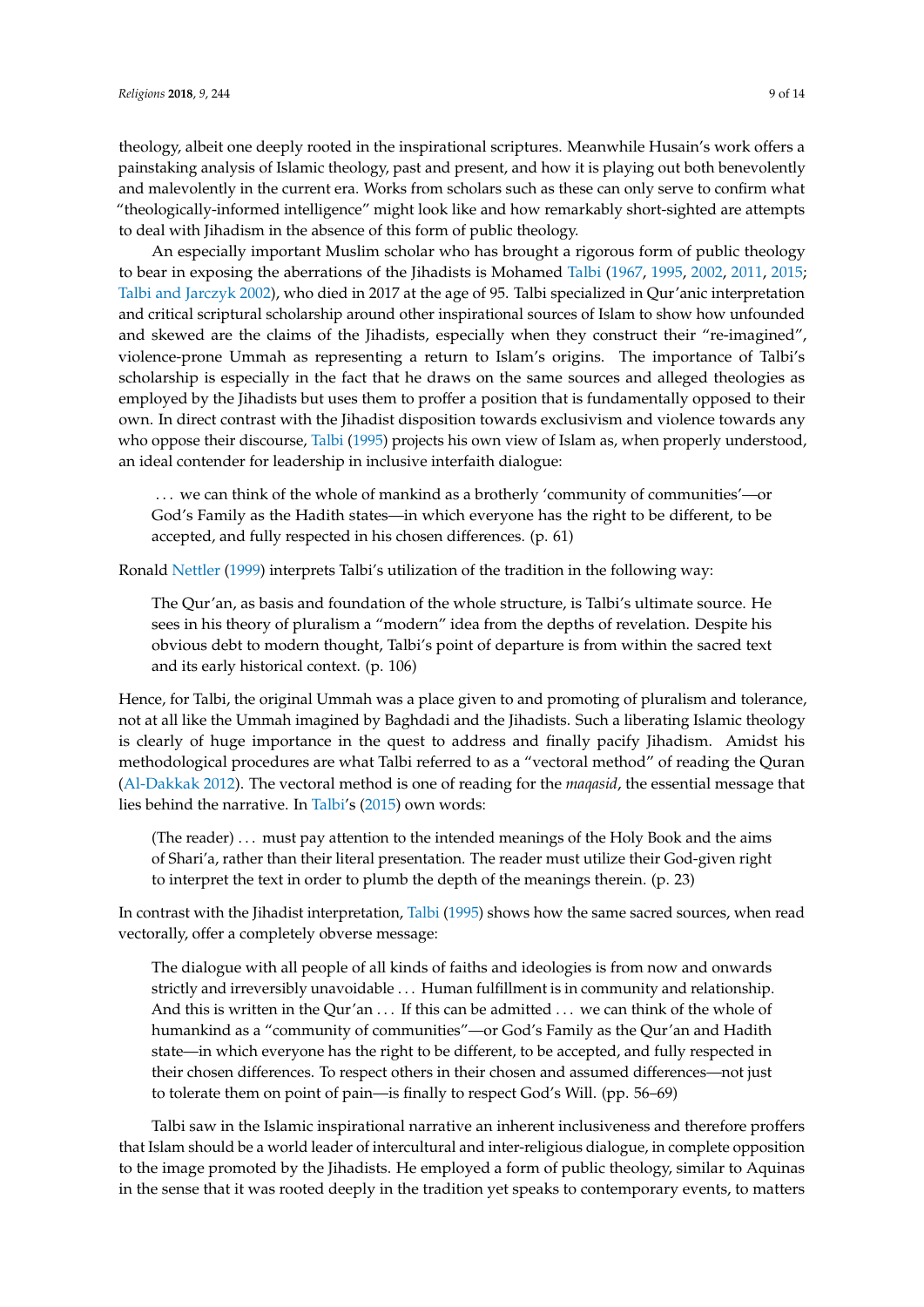in the public square. He utilized this theology to illustrate that, on balance, Islam represented one of the great reforming movements of the medieval world, building societies where peoples of all faiths, including especially Jews, Christians and minority Muslims, could live safely and thrive together for the common good. His understanding of the history highlighted the instances where a Muslim empire was protecting its non-Muslim subjects and the intellectual circles were engaging in scholarship with different religious creeds and cross-pollinating with their beliefs in theological conversations [\(Lovat and Crotty](#page-11-19) [2015\)](#page-11-19). He proposed that it is an important, indeed urgent, need to educate youth, especially vulnerable Muslim youth, about these realities in order to challenge both the tabloid stereotype about Islam and the radical Islamist's calls to Jihadism as a "Holy War".

Islamic scholarship of Talbi's species is at the forefront of challenging the relative ease with which Jihadist discourse has become the Islamic stereotype, something that Talbi saw as betraying profound ignorance, including theological ignorance, about Islam. For him, this ignorance is currently robbing the world of one of the forces, namely Islam, that could assist most effectively in dealing with twenty-first century challenges.

#### **6. Conclusions**

The article has mounted an argument for public theology as an appropriate if not vital adjunct to contemporary education in light of current world events concerned with security, events with indisputable religious and arguably quasi-theological foundations. It has expounded on the history of thought that has marginalized theology as a public discipline and then moved to justify the counter view that the discipline, at least in the form of public theology, has potential to address matters of public concern, most especially security issues, in a unique and helpful way. The article then explored Global Jihadism as a case study that illustrated the usefulness of public theology in understanding it better and so allowing for a more informed response than is commonly effected.

**Funding:** This research received no external funding.

**Conflicts of Interest:** The author declares no conflicts of interest.

### **References**

- <span id="page-9-7"></span>AAP. 2017. Teenager's Religious Zeal A 'Grave Risk'. *The Australian*, October 31. Available online: [https://www.theaustralian.com.au/national-affairs/national-security/teenagers-religious-zeal-a-grave](https://www.theaustralian.com.au/national-affairs/national-security/teenagers-religious-zeal-a-grave-risk/news-story/29e11c258fcbdbb38382760ee4b980d9)[risk/news-story/29e11c258fcbdbb38382760ee4b980d9](https://www.theaustralian.com.au/national-affairs/national-security/teenagers-religious-zeal-a-grave-risk/news-story/29e11c258fcbdbb38382760ee4b980d9) (accessed on 23 June 2018).
- <span id="page-9-5"></span>AAP. 2018. Curtis Cheng Gun Supplier Gets 13 Years. *Australian Associated Press*, May 18. Available online: [https://www.news.com.au/national/nsw-act/courts-law/curtis-cheng-gun-supplier](https://www.news.com.au/national/nsw-act/courts-law/curtis-cheng-gun-supplier-gets-13-years/news-story/8054c0572061d339af5fdb87485772ed)[gets-13-years/news-story/8054c0572061d339af5fdb87485772ed](https://www.news.com.au/national/nsw-act/courts-law/curtis-cheng-gun-supplier-gets-13-years/news-story/8054c0572061d339af5fdb87485772ed) (accessed on 23 June 2018).

<span id="page-9-3"></span>Adams, Nicholas. 2006. *Habermas and Theology*. Cambridge: Cambridge University Press.

- <span id="page-9-2"></span>Agamben, Giorgio. 2011. *The Kingdom and the Glory: For a Theological Genealogy of Economy and Government*. Translated by Lorenzo Chiesa and Matteo Mandarini. Palo Alto: Stanford University Press.
- <span id="page-9-6"></span>Akbarzadeh, Shahram. 2013. Investing in Mentoring and Educational Initiatives: The Limits of De-radicalization Programmes in Australia. *Journal of Muslim Minority Affairs* 33: 451–63. [\[CrossRef\]](http://dx.doi.org/10.1080/13602004.2013.866347)
- <span id="page-9-10"></span><span id="page-9-8"></span>Akhtar, Shabbir. 2018. *The New Testament in Muslim Eyes: Paul's Letter to the Galatians*. London: Routledge.
- Al-Dakkak, Kellie. 2012. Reconciling Tradition Islamic Methods with Liberal Feminism: Reflections from Tunisia by Mohamed Talbi. In *Women in Islam: Reflections on Historical and Contemporary Research*. Edited by Terence Lovat. Dordrecht: Springer, pp. 11–24.
- <span id="page-9-0"></span>Al-Farabi, Abu Nasr. 1968. *Ihsa'al- 'ulum (Enumeration of the Sciences)*. Translated by Uthman Amin. Edited by Uthman Amin. Cairo: Libraire Anglo-Egyptienne.

<span id="page-9-1"></span>Al-Ghazali, Abu Hamid. 1999. *Abu al-Ghazali's Path to Sufism*. Translated by R. J. McCarthy. Louisville: Fons Vitae.

- <span id="page-9-4"></span>Ali, Maulana Mohammad. 2002. *The Holy Qur'an Arabic Text with English Translation, Commentary and Comprehensive Introduction*. Dublin and Ohio: Ahmadiyyah Anjuman Ishaat Islam Lahore Inc. US.
- <span id="page-9-9"></span>Al-Qari, Mulla Ali. 2013. *Encyclopedia of Islamic Forgeries: Sayings Misattributed to the Prophet Muhammad*. Translated by Gibril Fouad Haddad. Manchester: Beacon Books.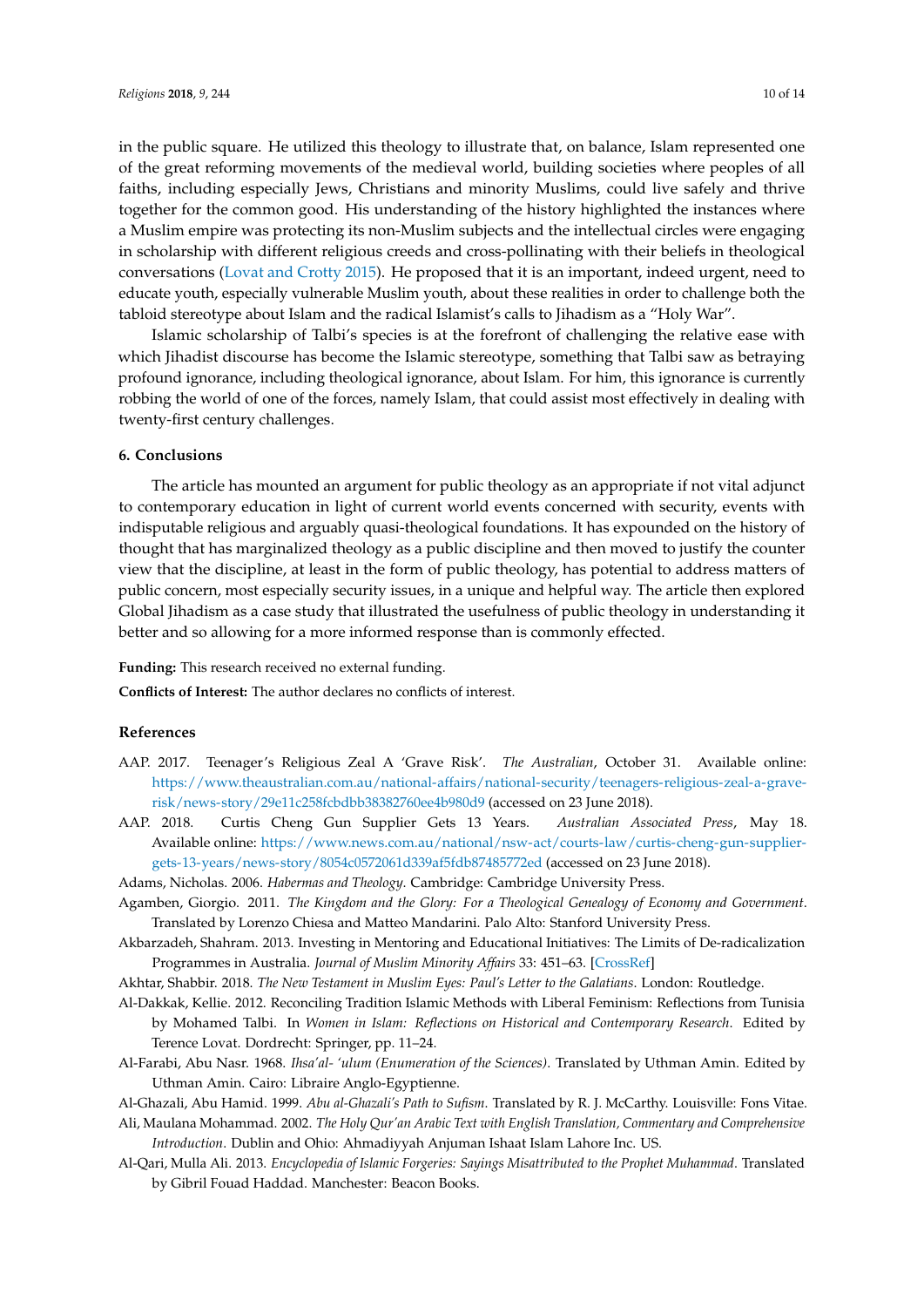- <span id="page-10-17"></span>Al-Tabari, Muhammad. 1985. *The History of al-Tabari Vol. 27: The Abbasid Revolution*. Translated by John Alden Williams. Albany: SUNY Press.
- <span id="page-10-27"></span>Al-Yaqoubi, Muhammad. 2015. *Refuting ISIS: Destroying Its Religious Foundations and Proving That It Has Strayed from Islam and That Fighting It is an Obligation*. Reading: Sacred Knowledge.
- <span id="page-10-14"></span>Andrew, Christopher. 2017. Opening Address. Presented at Education, Security and Intelligence Studies Colloquium, Oriel College, University of Oxford, UK, September.
- <span id="page-10-1"></span>Aquinas, Thomas. 1948. *Summa Theologica*. Translated by Fathers of the English Dominican Province. New York: Benziger Bros.
- <span id="page-10-23"></span>Australian Government. 2013. Living Safe Together Grants Programme. Available online: [https://www.ag.gov.](https://www.ag.gov.au/NationalSecurity/Counteringviolentextremism/Pages/LivingSafeTogetherGrantsProgramme.aspx) [au/NationalSecurity/Counteringviolentextremism/Pages/LivingSafeTogetherGrantsProgramme.aspx](https://www.ag.gov.au/NationalSecurity/Counteringviolentextremism/Pages/LivingSafeTogetherGrantsProgramme.aspx) (accessed on 21 June 2018).
- <span id="page-10-18"></span>Baghdadi, Bakr. 2014. Abu al Baghdadi Sermon as Caliph of Islamic State. Available online: [https://ansaaar1.wordpress.com/2014/07/05/new-caliph-abu-bakr-al-baghdadi-%E2%94%82-english](https://ansaaar1.wordpress.com/2014/07/05/new-caliph-abu-bakr-al-baghdadi-%E2%94%82-english-preview-%E2%94%82-islamic-state-of-iraq-sham/)[preview-%E2%94%82-islamic-state-of-iraq-sham/](https://ansaaar1.wordpress.com/2014/07/05/new-caliph-abu-bakr-al-baghdadi-%E2%94%82-english-preview-%E2%94%82-islamic-state-of-iraq-sham/) (accessed on 22 June 2018).
- <span id="page-10-21"></span>BBC. 2015. Charlie Hebdo: Gun Attack on French Magazine Kills 12. *BBC News*, January 7. Available online: <http://www.bbc.com/news/world-europe-30710883> (accessed on 23 June 2018).
- <span id="page-10-7"></span>Beauregard, Mario, and Denyse O'Leary. 2007. *The Spiritual Brain: A Neuroscientist's Case for the Existence of the Soul*. New York: HarperOne.
- <span id="page-10-8"></span>Beauregard, Mario, and Vincent Paquette. 2008. EEG Activity in Carmelite Nuns during a Mystical Experience. *Neuroscience Letters* 444: 1–4. [\[CrossRef\]](http://dx.doi.org/10.1016/j.neulet.2008.08.028) [\[PubMed\]](http://www.ncbi.nlm.nih.gov/pubmed/18721862)

<span id="page-10-5"></span>Bhathal, Raghbir. 2012. Profile: Brian Schmidt. *Astronomy & Geophysics* 53: 1.13–1.15.

- <span id="page-10-3"></span>Bingaman, Brock. 2015. *All Things New: The Trinitarian Nature of the Human Calling in Maximus the Confessor and Jurgen Moltmann*. Foreword by J. Moltmann. Cambridge: James Clarke & Co.
- <span id="page-10-19"></span>Bonner, Michael. 2008. *Jihad in Islamic History*. Princeton: Princeton University Press.
- <span id="page-10-26"></span>Brown, Jonathan. 2014. *Misquoting Muhammad: The Challenge and Choices of Interpreting the Prophet's Legacy*. London: Oneworld Publications.
- <span id="page-10-11"></span>Bulkeley, Kerrie. 2005. *Soul, Psyche, Brain: New Directions in the Study of Religion and Brain Mind Science*. New York: Palgrave Macmillan.
- <span id="page-10-12"></span><span id="page-10-6"></span>Cox, Brian. 2014. *Human Universe*. London: William Collins.
- Dickinson, Colby. 2011. *Agamben and Theology*. London: Bloomsbury T. & T. Clark.
- <span id="page-10-24"></span>Dingle, Sarah. 2015. De-radicalization and the 'Authentic Voices' of Reason. *Sunday Extra*, March 29. Available online: [http://www.abc.net.au/radionational/programs/backgroundbriefing/de-radicalisation](http://www.abc.net.au/radionational/programs/backgroundbriefing/de-radicalisation-and-the-%E2%80%98authentic-voices%E2%80%99-of-reason/6342310)[and-the-%E2%80%98authentic-voices%E2%80%99-of-reason/6342310](http://www.abc.net.au/radionational/programs/backgroundbriefing/de-radicalisation-and-the-%E2%80%98authentic-voices%E2%80%99-of-reason/6342310) (accessed on 24 June 2018).
- <span id="page-10-22"></span>Durden, Tyler. 2016. Feds Reverse Course, Release Full, Unedited 911 Transcript Following Public Outcry. *Zero Hedge*, June 20. Available online: [http://www.zerohedge.com/news/2016-06-20/feds-reverse-course](http://www.zerohedge.com/news/2016-06-20/feds-reverse-course-reverse-full-unedited-911-transcript-following-public-outcry)[reverse-full-unedited-911-transcript-following-public-outcry](http://www.zerohedge.com/news/2016-06-20/feds-reverse-course-reverse-full-unedited-911-transcript-following-public-outcry) (accessed on 20 June 2018).
- <span id="page-10-9"></span>Emmons, Robert. 2000. Is Spirituality an Intelligence? Motivation, Cognition and the Psychology of Ultimate Concern. *International Journal for the Psychology of Religion* 10: 3–26. [\[CrossRef\]](http://dx.doi.org/10.1207/S15327582IJPR1001_2)
- <span id="page-10-10"></span>Emmons, Robert. 2003. *The Psychology of Ultimate Concerns: Motivation and Spirituality in Personality*. New York: The Guilford Press.
- <span id="page-10-16"></span>Esfandiary, Dina, and Ariane Tabatabai. 2015. Iran's ISIS Policy. *International Affairs* 91: 1–15. [\[CrossRef\]](http://dx.doi.org/10.1111/1468-2346.12183)
- <span id="page-10-20"></span><span id="page-10-0"></span>Esposito, John. 2014. Jihad. In *The Oxford Dictionary of Islam*. Oxford: Oxford University Press.

Ford, David. 2011. *The Future of Christian Theology*. London: Wiley-Blackwell.

- <span id="page-10-4"></span><span id="page-10-2"></span>Graham, Elaine. 2013. *Between a Rock and a Hard Place: Public Theology in a Post-Secular Age*. London: SCM Press.
- Habermas, Jurgen. 1972. *Knowledge and Human Interests*. Translated by Jeremy J. Shapiro. London: Heinemann.
- <span id="page-10-13"></span>Habermas, Jurgen. 2002. *Religion and Rationality: Essays on Reason, God and Modernity*. Cambridge: MIT Press.
- <span id="page-10-25"></span>Haddad, Gibril. 2012. *The Muhammadan Light in the Qur'an, Sunna and Companion Reports*. Brunei: Centre for Spirituality.
- <span id="page-10-15"></span>Hayward, John. 2015. Hollande: Terror Attacks 'Anti-Semitic' but 'Fanatics Have Nothing to Do with Islam'. *Breitbart*, January 9. Available online: [http://www.breitbart.com/national-security/2015/01/09/hollande](http://www.breitbart.com/national-security/2015/01/09/hollande-terror-attacks-anti-semitic-but-fanatics-have-nothing-to-do-with-islam/)[terror-attacks-anti-semitic-but-fanatics-have-nothing-to-do-with-islam/](http://www.breitbart.com/national-security/2015/01/09/hollande-terror-attacks-anti-semitic-but-fanatics-have-nothing-to-do-with-islam/) (accessed on 23 June 2018).
- <span id="page-10-28"></span>Husain, Ed. 2018. *The House of Islam: A Global History*. London: Bloomsbury.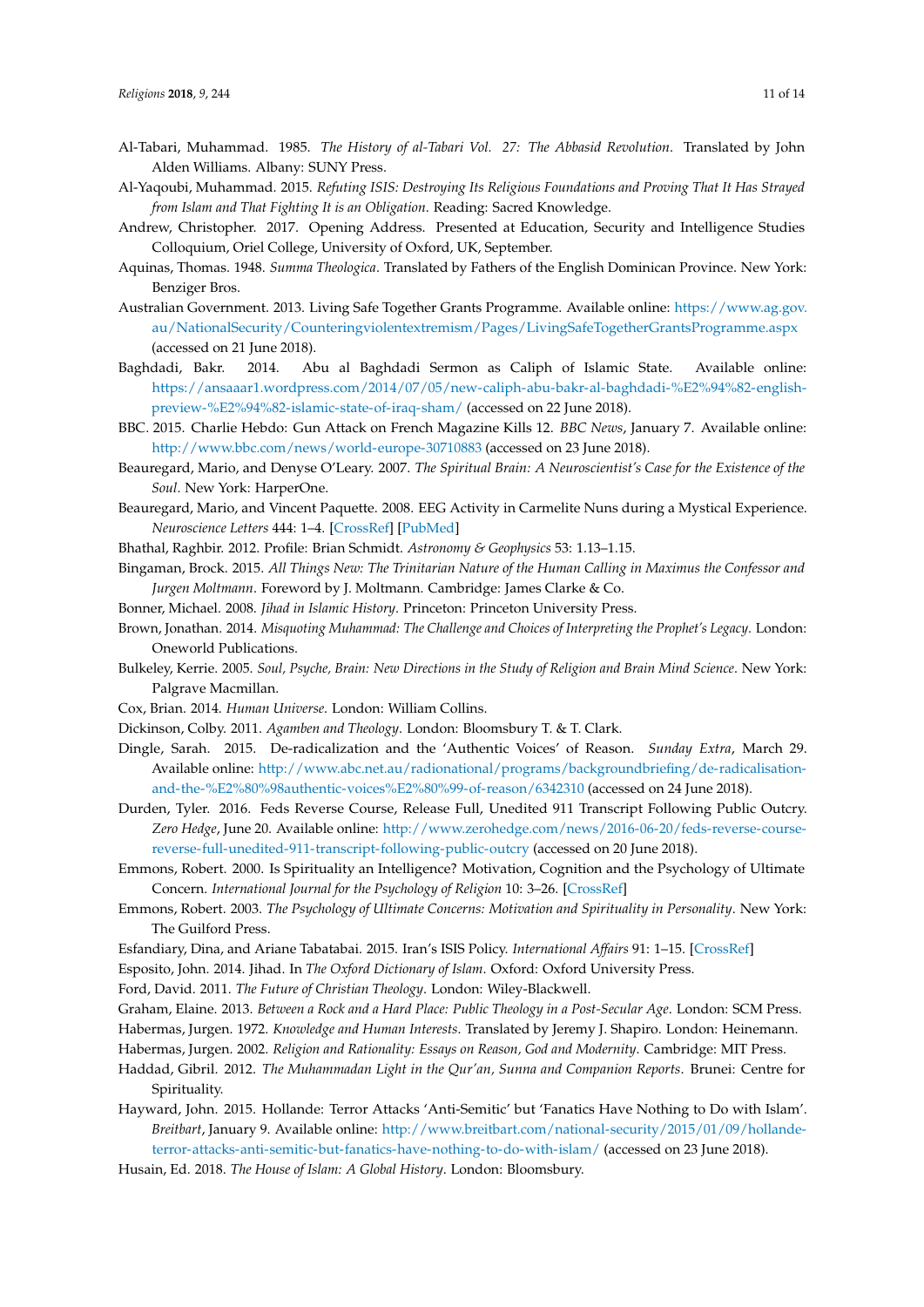- <span id="page-11-9"></span>JTTM. 2016. Is Islam a Religion of Peace or War? Indian Ulema yet to Respond Meaningfully to Self-Declared Khalifa Baghdadi's General Call to Arms to all Muslims, Declaring Islam a Religion of Permanent War. *New Age Islam*, May 23. Available online: [http://www.newageislam.com/radical-islamism-and-jihad/is](http://www.newageislam.com/radical-islamism-and-jihad/is-islam-a-religion-of-peace-or-war?-indian-ulema-yet-to-respond-meaningfully-to-self-declared-khalifa-baghdadi%E2%80%99s-general-call-to-arms-to-all-muslims,-declaring-islam-a-religion-of-permanent-war/d/107392#sthash.0ycSqcGa.dpuf)[islam-a-religion-of-peace-or-war?-indian-ulema-yet-to-respond-meaningfully-to-self-declared-khalifa](http://www.newageislam.com/radical-islamism-and-jihad/is-islam-a-religion-of-peace-or-war?-indian-ulema-yet-to-respond-meaningfully-to-self-declared-khalifa-baghdadi%E2%80%99s-general-call-to-arms-to-all-muslims,-declaring-islam-a-religion-of-permanent-war/d/107392#sthash.0ycSqcGa.dpuf)[baghdadi%E2%80%99s-general-call-to-arms-to-all-muslims,-declaring-islam-a-religion-of-permanent](http://www.newageislam.com/radical-islamism-and-jihad/is-islam-a-religion-of-peace-or-war?-indian-ulema-yet-to-respond-meaningfully-to-self-declared-khalifa-baghdadi%E2%80%99s-general-call-to-arms-to-all-muslims,-declaring-islam-a-religion-of-permanent-war/d/107392#sthash.0ycSqcGa.dpuf)[war/d/107392#sthash.0ycSqcGa.dpuf](http://www.newageislam.com/radical-islamism-and-jihad/is-islam-a-religion-of-peace-or-war?-indian-ulema-yet-to-respond-meaningfully-to-self-declared-khalifa-baghdadi%E2%80%99s-general-call-to-arms-to-all-muslims,-declaring-islam-a-religion-of-permanent-war/d/107392#sthash.0ycSqcGa.dpuf) (accessed on 22 June 2018).
- <span id="page-11-10"></span>Kennedy, Hugh. 2004. *The Prophet and the Age of the Caliphates: The Islamic Near East from the 6th to the 11th Century*. Harlow: Pearson.
- <span id="page-11-1"></span>Ker, Ian. 2009. *John Henry Newman: A Biography*. Oxford: Oxford University Press.
- <span id="page-11-3"></span>Khalatnikov, Isaac, and Alexander Kamenshchik. 2004. Chaos in Cosmology. In *Phase Transitions in the Early Universe: Theory and Observations*. Edited by Hector de Vega, Isaac Khalatnikov and Norma Sanchez. New York: Springer, pp. 161–80.
- <span id="page-11-14"></span>Le Grand, Chip. 2015. De-radicalization Programs 'Nothing but Feel Good Schemes'. *The Weekend Australian*, June 30. Available online: [http://www.theaustralian.com.au/in-depth/terror/deradicalisation-programs](http://www.theaustralian.com.au/in-depth/terror/deradicalisation-programs-nothing-but-feelgood-schemes/news-story/6562f73dfbf348cfdf5693bafb26b3e5)[nothing-but-feelgood-schemes/news-story/6562f73dfbf348cfdf5693bafb26b3e5](http://www.theaustralian.com.au/in-depth/terror/deradicalisation-programs-nothing-but-feelgood-schemes/news-story/6562f73dfbf348cfdf5693bafb26b3e5) (accessed on 21 June 2018).

<span id="page-11-13"></span>Lewis, Bernard. 1991. *The Political Language of Islam*. Chicago: University of Chicago Press.

- <span id="page-11-15"></span>Lovat, Terence. 2017. Countering Radical Islamist Discourse through Inter-theological Education. In *Research on Religious and Spiritual Education: Volume 10. Value Learning Trajectories—Theory, Method, Contexts*. Edited by Theo van der Zee, Kirsi Tirri and Ulrich Riegel. (Volume Editors Arniika Kuusisto and Liam Gearon). Munster: Waxmann, pp. 117–30.
- <span id="page-11-4"></span>Lovat, Terence. 2018. The Challenges of our Times: Reimagining Spirituality in the Public Square. Paper presented at 9th Annual Conference of Spiritual Care Australia, Newcastle, NSW, Australia.
- <span id="page-11-19"></span>Lovat, Terence, and Robert Crotty. 2015. *Reconciling Islam, Christianity and Judaism: Islam's Special Role in Restoring Convivencia*. Heidelberg: Springer.
- <span id="page-11-17"></span>Lovat, Terence, and Amir Moghadam. 2017. *The History of Islam: Revelation, Reconstruction or Both?* New York: Springer.
- <span id="page-11-16"></span>Low, Remy. 2016. Making up the Ummah: The Rhetoric of ISIS as Public Pedagogy. *The Review of Education, Pedagogy and Cultural Studies* 38: 297–316. [\[CrossRef\]](http://dx.doi.org/10.1080/10714413.2016.1203679)
- <span id="page-11-5"></span>Mayer, John. 2000. Spiritual Intelligence or Spiritual Consciousness? *International Journal for the Psychology of Religion* 10: 47–56. [\[CrossRef\]](http://dx.doi.org/10.1207/S15327582IJPR1001_5)
- <span id="page-11-11"></span>Mishra, Prem. 2016. Here's Everything You Need to Know about the World's ISIS Problem and How It Was Created! *New Age Islam*, April 12. Available online: [http://www.newageislam.com/radical-islamism-and](http://www.newageislam.com/radical-islamism-and-jihad/here-s-everything-you-need-to-know-about-the-world-s-isis-problem-and-how-it-was-created!/d/106957#sthash.pQT5v4x3.dpuf)[jihad/here-s-everything-you-need-to-know-about-the-world-s-isis-problem-and-how-it-was-created!](http://www.newageislam.com/radical-islamism-and-jihad/here-s-everything-you-need-to-know-about-the-world-s-isis-problem-and-how-it-was-created!/d/106957#sthash.pQT5v4x3.dpuf) [/d/106957#sthash.pQT5v4x3.dpuf](http://www.newageislam.com/radical-islamism-and-jihad/here-s-everything-you-need-to-know-about-the-world-s-isis-problem-and-how-it-was-created!/d/106957#sthash.pQT5v4x3.dpuf) (accessed on 20 June 2018).
- <span id="page-11-2"></span>Moltmann, Jurgen. 2016. The Future of Public Theology. Address at World Council of Churches Forum, Geneva. Available online: <http://www.pubtheo.com/page.asp?pid=2061> (accessed on 25 August 2016).
- <span id="page-11-12"></span>Mousawi, Hussain. 1995. The Genealogy of the Prophet Muhammed and the Royal Houses of the Middle East, with Emphasis on the Hashemite (Alawite) Kingdoms. In *Genealogica and Heraldica*. Ottawa: University of Ottawa Press, pp. 219–38.
- <span id="page-11-6"></span>Murphy, Kristina, Adrian Cherney, and Julie Barkworth. 2015. *Avoiding Community Backlash in the Fight against Terrorism: Research Report*. Australian Research Council Discovery Grant (No. DP130100392). Brisbane: Griffith University.
- <span id="page-11-7"></span>Nawaz, Majid. 2016a. Please Stop Saying the Nice Attacks Have Nothing to Do with Islam. *The Telegraph*, July 15. Available online: [http://www.telegraph.co.uk/news/2016/07/15/please-stop-staying-the-nice-attacks](http://www.telegraph.co.uk/news/2016/07/15/please-stop-staying-the-nice-attacks-arent-about-islam/)[arent-about-islam/](http://www.telegraph.co.uk/news/2016/07/15/please-stop-staying-the-nice-attacks-arent-about-islam/) (accessed on 23 June 2018).
- <span id="page-11-8"></span>Nawaz, Majid. 2016b. Battle with Radical Islamism Is a Clash of Civilizations. *The Australian*, March 26. Available online: [http://www.theaustralian.com.au/opinion/battle-with-radical-islamism-is-a-clash-of](http://www.theaustralian.com.au/opinion/battle-with-radical-islamism-is-a-clash-of-civilisations/news-story/e6fe05932184dfc84fc1c940332a842f)[civilisations/news-story/e6fe05932184dfc84fc1c940332a842f](http://www.theaustralian.com.au/opinion/battle-with-radical-islamism-is-a-clash-of-civilisations/news-story/e6fe05932184dfc84fc1c940332a842f) (accessed on 24 June 2018).
- <span id="page-11-18"></span>Nettler, Ronald. 1999. Mohamed Talbi's Theory of Religious Pluralism: A Modernist Outlook. *The Maghreb Review* 24: 98–107.
- <span id="page-11-0"></span>Newman, John Henry. 1921. *Apologia Pro Vita Sua*. London: Everyman.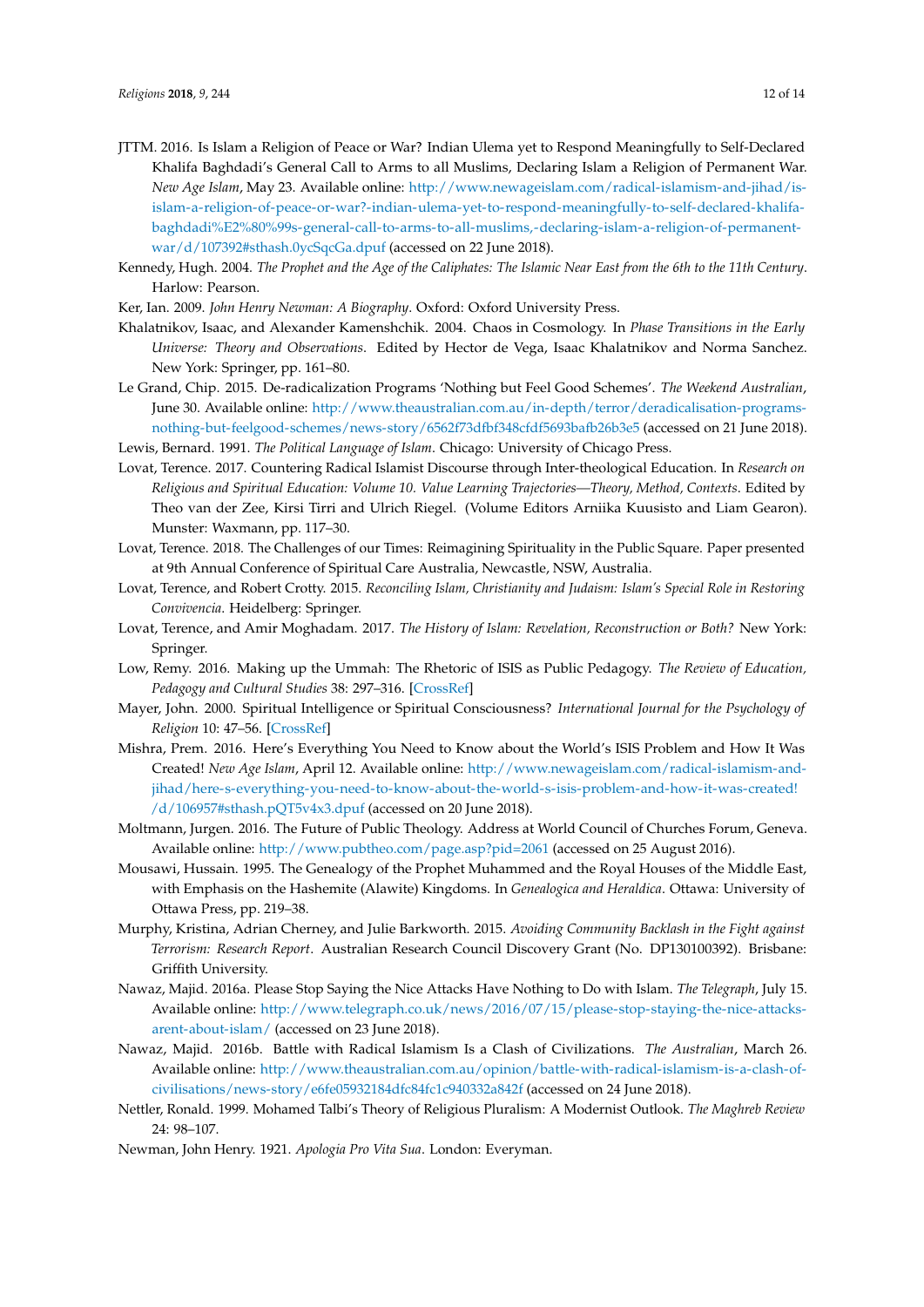<span id="page-12-1"></span>Newman, John Henry. 1927. *The Idea of a University Defined and Illustrated*. Chicago: Loyola University Press.

<span id="page-12-2"></span>Newman, John Henry. 1979. *An Essay in Aid of a Grammar of Assent*. Notre Dame: University of Notre Dame Press.

- <span id="page-12-3"></span>Newman, John Henry. 2013. *Catena Aurea: Commentary on the Four Gospels (by T. Aquinas)*. London: Baronius Press.
- <span id="page-12-17"></span>Olding, Rachel. 2016. Tamim Khaja, 18, Charged with Planning Terrorist Attack over Seven-day Period. *SMH*, May 19. Available online: [http://www.smh.com.au/nsw/tamim-khaja-18-charged-with-planning-terrorist](http://www.smh.com.au/nsw/tamim-khaja-18-charged-with-planning-terrorist-attack-over-sevenday-period-20160518-goy56d.html)[attack-over-sevenday-period-20160518-goy56d.html](http://www.smh.com.au/nsw/tamim-khaja-18-charged-with-planning-terrorist-attack-over-sevenday-period-20160518-goy56d.html) (accessed on 24 June 2018).
- <span id="page-12-11"></span><span id="page-12-5"></span>Oliver, Simon. 2005. *Philosophy, God and Motion*. London: Routledge.

<span id="page-12-15"></span>Paeth, Scott. 2005. Jurgen Moltmann's Public Theology. *Journal of Political Theology* 6: 215–34. [\[CrossRef\]](http://dx.doi.org/10.1558/poth.6.2.215.65446)

- Ralston, Nick, Ava Benny-Morrison, and Rachel Olding. 2015. Parramatta Shooting: Gunman Identified as Farhad Khalil Mohammad Jabar. *SMH*, October 4. Available online: [http://www.smh.com.au/nsw/parramatta](http://www.smh.com.au/nsw/parramatta-shooting-gunman-identified-as-farhad-jabar-khalil-mohammad-20151003-gk0jze.html)[shooting-gunman-identified-as-farhad-jabar-khalil-mohammad-20151003-gk0jze.html](http://www.smh.com.au/nsw/parramatta-shooting-gunman-identified-as-farhad-jabar-khalil-mohammad-20151003-gk0jze.html) (accessed on 24 June 2018).
- <span id="page-12-12"></span>Rane, Halim, Mahmood Nathie, Ben Isakhan, and Muhamad Abdalla. 2010. Towards Understanding what Australia's Muslims Really Think. *Journal of Sociology* 47: 123–43. [\[CrossRef\]](http://dx.doi.org/10.1177/1440783310386829)
- <span id="page-12-13"></span>Saffazadeh, Tahereh. 2009. *The Holy Qur'an*. Translated and Commentary by Tahereh Saffazedeh. Tehran: Parsketab.
- <span id="page-12-6"></span>Schmidt, Brian. 2004. Measuring Global Curvature and Cosmic Acceleration with Supernovae. In *Phase Transitions in the Early Universe: Theory and Observations*. Edited by Hector de Vega, Isaac Khalatnikov and Norma Sanchez. New York: Springer, pp. 249–66.
- <span id="page-12-8"></span>Schrijver, Karel, and Iris Schrijver. 2015. *Living with the Stars: How the Human Body Is Connected to the Life Cycles of the Earth, the Planets and the Stars*. Oxford: Oxford University Press.
- <span id="page-12-4"></span>Stackhouse, Max. 2004. Civil Religion, Political Theology and Public Theology: What's the Difference? *Journal of Political Theology* 5: 275–93. [\[CrossRef\]](http://dx.doi.org/10.1558/poth.5.3.275.36715)
- <span id="page-12-10"></span>Sternberg, Robert. 2004. North American Approaches to Intelligence. In *International Handbook of Intelligence*. Edited by Robert Sternberg. Cambridge: Cambridge University Press, pp. 411–44.
- <span id="page-12-19"></span>Talbi, Mohamed. 1967. *Emirat Aghlabide*. Paris: Adrien Maisonneuve.
- <span id="page-12-20"></span>Talbi, Mohamed. 1995. Unavoidable Dialogue in a Pluralist World: A Personal Account. *Encounters: Journal of Inter-Cultural Perspectives* 1: 56–69.
- <span id="page-12-22"></span><span id="page-12-21"></span>Talbi, Mohamed. 2002. *Universalité du Coran*. Arles: Actes Sud.
- Talbi, Mohamed. 2011. *My Religion Is the Freedom*. Tunis: Nirvana Editions.
- <span id="page-12-23"></span>Talbi, Mohamed. 2015. Tunisian Islamic Scholar Mohamed Talbi, a Fierce Opponent of Fundamentalism. *The Arab Weekly* 105: 23. Available online: [https://thearabweekly.com/sites/default/files/pdf/2017/05/07-](https://thearabweekly.com/sites/default/files/pdf/2017/05/07-05/p1000.pdf#page=23) [05/p1000.pdf#page=23](https://thearabweekly.com/sites/default/files/pdf/2017/05/07-05/p1000.pdf#page=23) (accessed on 21 July 2017).
- <span id="page-12-24"></span>Talbi, Mohamed, and Gwendoline Jarczyk. 2002. *Penseur Libre en Islam*. Paris: Albin Michel.
- <span id="page-12-7"></span>Templeton, Graham. 2016. Neil de Grasse Tyson Says 'It's very Likely' the Universe Is a Simulation. Available online: [http://www.extremetech.com/extreme/227126-neil-degrasse-tyson-says-its-very-likely](http://www.extremetech.com/extreme/227126-neil-degrasse-tyson-says-its-very-likely-the-universe-is-a-simulation)[the-universe-is-a-simulation](http://www.extremetech.com/extreme/227126-neil-degrasse-tyson-says-its-very-likely-the-universe-is-a-simulation) (accessed on 21 June 2018).
- <span id="page-12-14"></span>Vidon, Maya, and Doug Stanglin. 2015. Cornered French Suspects Vow to Die as Martyrs. *USA Today*, January 9. Available online: [http://www.wusa9.com/news/nation/cornered-french-suspects-vow-to-die-as-martyrs/](http://www.wusa9.com/news/nation/cornered-french-suspects-vow-to-die-as-martyrs/203596132) [203596132](http://www.wusa9.com/news/nation/cornered-french-suspects-vow-to-die-as-martyrs/203596132) (accessed on 22 June 2018).
- <span id="page-12-9"></span><span id="page-12-0"></span>Ward, Graeme. 2000. *Theology and Contemporary Critical Theory*. London: Macmillan.
- Williams, Sarah. 2015. Humans may Harbor more than 100 genes from other Organisms. *Science*, March 12. Available online: [http://www.sciencemag.org/news/2015/03/humans-may-harbor-more-100-genes-other](http://www.sciencemag.org/news/2015/03/humans-may-harbor-more-100-genes-other-organisms)[organisms](http://www.sciencemag.org/news/2015/03/humans-may-harbor-more-100-genes-other-organisms) (accessed on 21 June 2018).
- <span id="page-12-18"></span>Worthington, Lisa. 2016. Digital Islam: In Search of Gender Equality Online. Paper presented at Religious Studies Seminar, The University of Sydney, Sydney, Australia.
- <span id="page-12-16"></span>Zackie, Masoud. 2013. An Analysis of *Abu Mus'ab al-Suri's* 'Call to Global Islamic Resistance'. *Journal of Strategic Security* 6: 1–18. [\[CrossRef\]](http://dx.doi.org/10.5038/1944-0472.6.1.1)